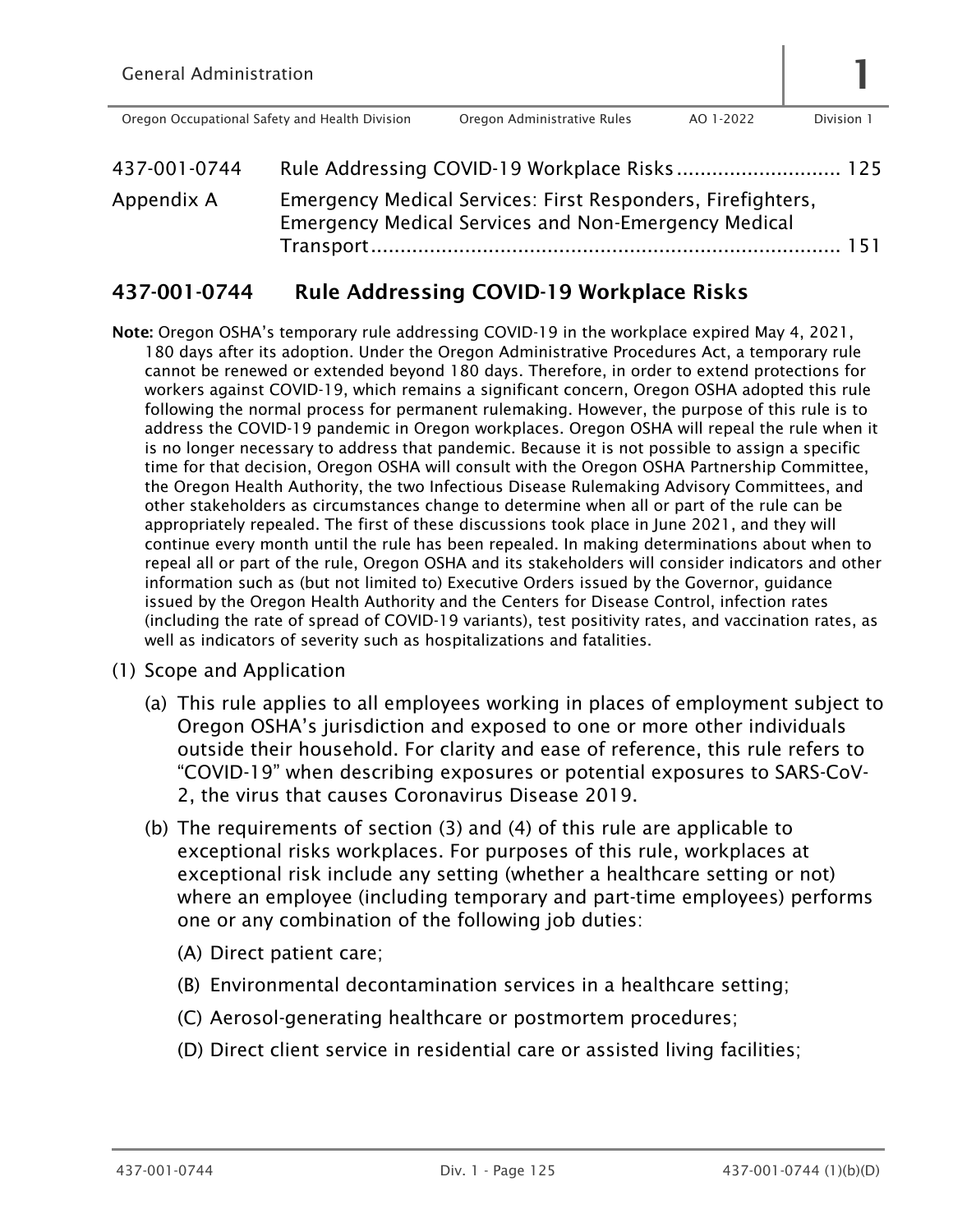

- (E) Emergency first responder activities;
- (F) Personal care activities that involve very close contact with an individual, such as toileting or bathing; or
- (G) Handling, packaging, cleaning, processing, or transporting human remains or human tissue specimens or laboratory cultures collected from an individual known or suspected to be infected with COVID-19.
- Note: "Contact tracing" requirements as described in subsections (3)(I) and (4)(i) of this rule are not applicable for law enforcement covered in the emergency first responder definition of subsection (2)(e), personal care activities in  $(1)(c)(F)$ , and handling, packaging, cleaning, processing, or transporting human remains or human tissue specimens or laboratory cultures in (1)(c)(G).
- Note: "Exceptional risk" does not include workers of other departments or job duties outside the scope and underlying definitions of (1)(b) of this rule. For example, employees in the accounting department at a hospital would be covered by the requirements applicable to all workplaces, while other workers at the same hospital who actually perform any of those job operations listed under (1)(b), such as direct patient care, would be subject to the supplementary requirements for workplaces at exceptional risk in addition to the requirements for all workplaces.
- (c) The requirements of section (5) of this rule are applicable to all workplaces not otherwise covered under the exceptional risk workplace requirements of section (3) and (4).
- (2) Definitions.
	- (a) Aerosol-generating healthcare or postmortem procedure means a medical, dental, or postmortem procedure on human patients or remains that is likely to result in exposure to small droplet nuclei in high concentration, presenting a risk for airborne transmission of COVID-19.
	- (b) Common areas means building lobbies, reception areas, waiting rooms, restrooms, break rooms, eating areas, smoking areas, locker rooms, bathing areas, transit lounges, conference rooms, or other locations indoors or outdoors that multiple individuals may use or congregate that employers operate or control.
	- (c) Decontamination of filtering facepiece respirators (FFR) means a process approved by the U.S. Food and Drug Administration (FDA) that reduces the number of pathogens, does not negatively affect the fit or filtration performance of the FFR, and presents no residual chemical hazard.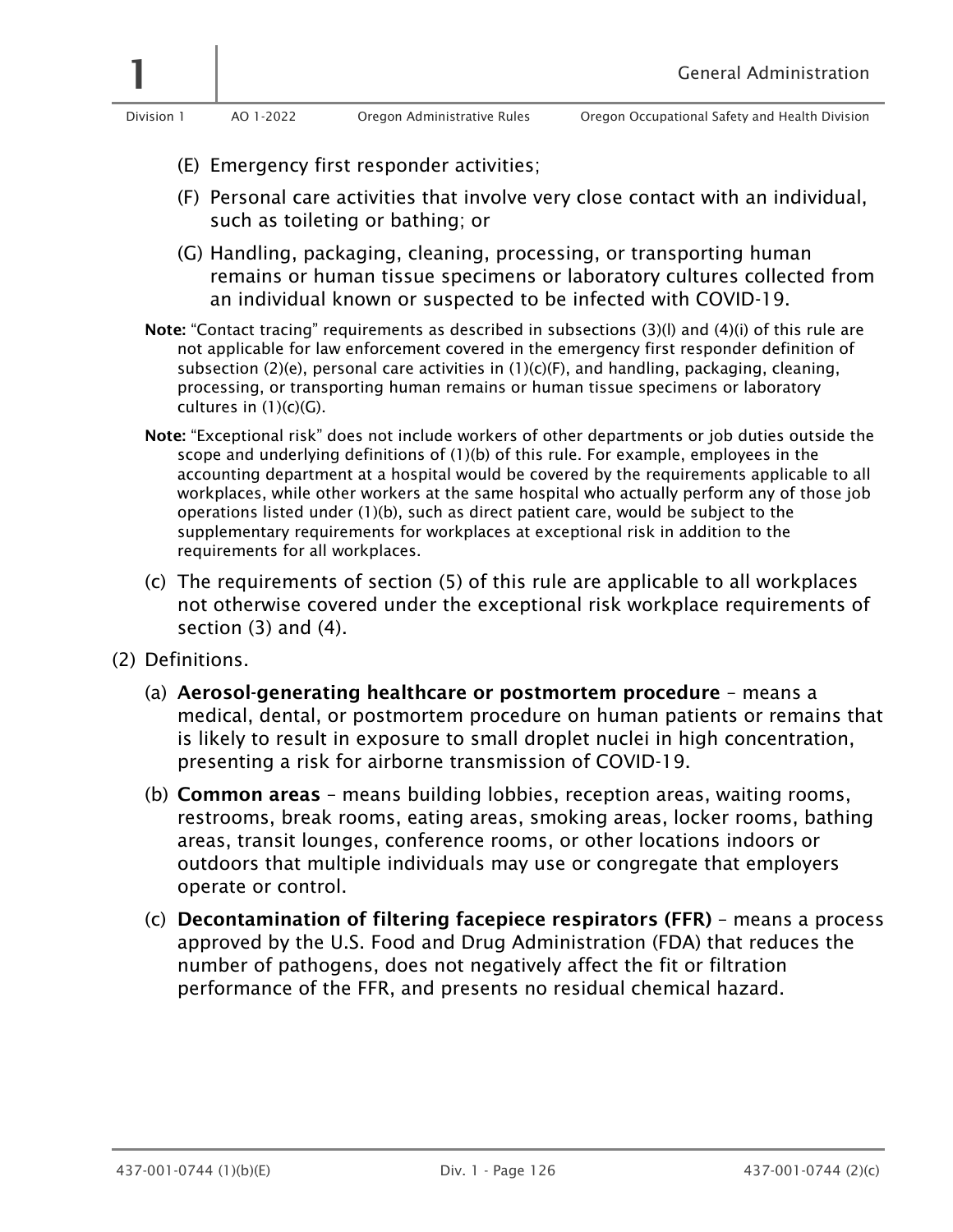- (d) Direct patient care means any employee job duties that include direct physical contact with a patient during the delivery of healthcare services. A worker performs direct patient care under the authority granted by a license or certification issued by federal, state, or local entities to provide healthcare services within the scope of practice. Workers may be providing direct patient care under their own licensure or certification, or may be providing care under the supervision of a licensed or certified worker. Workers involved in direct patient care include, but are not limited to, physicians, physician assistants, nurses, nurse practitioners, certified nursing aide, medical technologists, phlebotomists, respiratory therapists, dentists, dental hygienists, physical or occupational therapists, chiropractors, and other workers who otherwise provide in-person healthcare services. Direct patient care does not include customer service activities provided in retail settings that have embedded healthcare offices, such as retail pharmacies.
- (e) Emergency first responder activities means those job duties that require an employee to be able to arrive first and provide assistance at the scene of an emergency, such as an accident, fire, or natural disaster. First responders include but are not limited to law enforcement officers, firefighters, emergency medical technicians, and paramedics. Emergency first responder activities under this rule do not include tasks where only first aid is provided in accordance with OAR 437-002-0161.
- (f) Employee means any individual, including a minor whether lawfully or unlawfully employed, who engages to furnish services for a remuneration, financial or otherwise, subject to the direction and control of an employer; any salaried, elected and appointed official of the state, state agencies, counties, cities, school districts and other public corporations; and any individual who is provided with workers' compensation coverage as a subject worker pursuant to ORS chapter 656, whether by operation of law or election.
- (g) Employer means any person who has one or more employees, any sole proprietor or member of a partnership who elects workers' compensation coverage, or any corporation in relation to the exposure of its corporate officers except for corporations without workers' compensation coverage under ORS 656.128 and whose only employee is the sole owner of the corporation, or any successor or assignee of an employer as described in OAR 437-001-0015.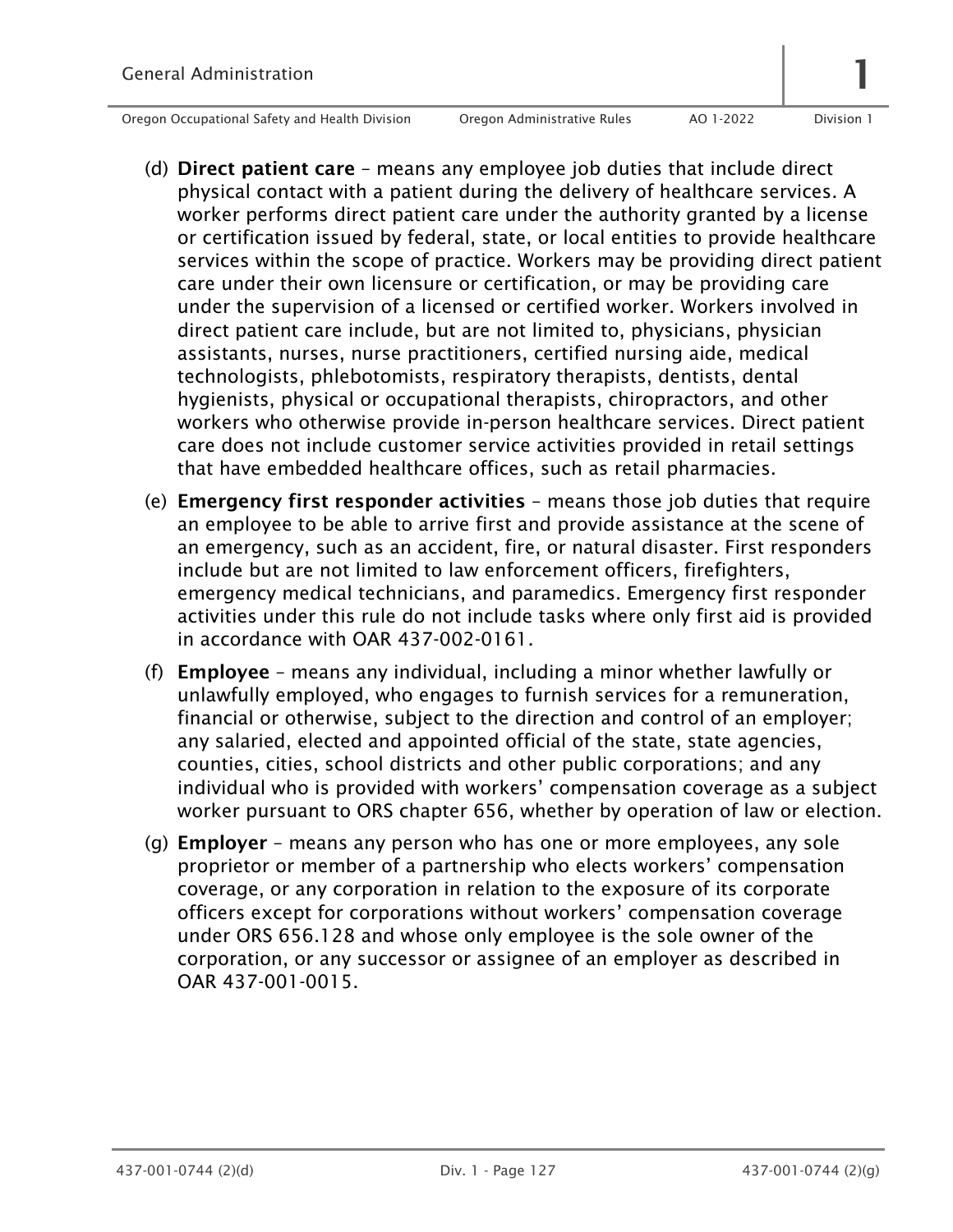- (h) Employment, Place of has the meaning provided in OAR 437-001-0015 and excludes any place where the only employment involves workers not covered by workers' compensation and employed in or around a private home, as well as any corporate farm where the only employment involves the farm's family members.
- Note: The employment of home care and home healthcare workers by a resident of the home in which they work is not subject to workers' compensation (even though the employees receive such coverage through the Home Care Commission) and therefore their employment is not covered by Oregon OSHA. Such workers who are employed by private home health or inhome care agencies are subject to workers' compensation and therefore their employment is covered by Oregon OSHA. Private homes, such as adult foster care homes, where the only employment is for the care and comfort of the residents are also not required to obtain workers' compensation and are therefore not subject to Oregon OSHA unless the employer has opted to provide workers' compensation coverage under ORS 656.039.
- (i) Environmental decontamination services means the work performed by janitorial, custodial, maintenance, or similar employees who are responsible for cleaning equipment, surfaces, or other items in direct patient care healthcare settings. This includes routine and non-routine cleaning or disinfecting of high-touch surfaces as defined by this rule, equipment, or procedural tools that are used in patient care areas in healthcare settings, including those settings in which aerosol-generating procedures are performed.
- (j) Face covering means a cloth, polypropylene, paper or other covering that covers the nose and the mouth and that rests snugly above the nose, below the mouth, and on the sides of the face. Coverings that incorporate a valve that is designed to facilitate easy exhalation or mesh masks or other covers with openings, holes, visible gaps in the design or material, or vents are not appropriate face coverings because they allow droplets to be released from the covering.
- (k) Face shield means a transparent plastic shield that covers the wearer's forehead, extends below the chin, and wraps around the sides of the face. Devices that place a shield in front of only the user's nose and mouth do not meet the definition of a mask, face covering, or face shield. Face shields are normally used as protection for the face and eyes and their use as a means of "source control" should be discouraged when more suitable alternatives are available, but they remain a compliant (although not preferred) means of "source control" in relation to COVID-19.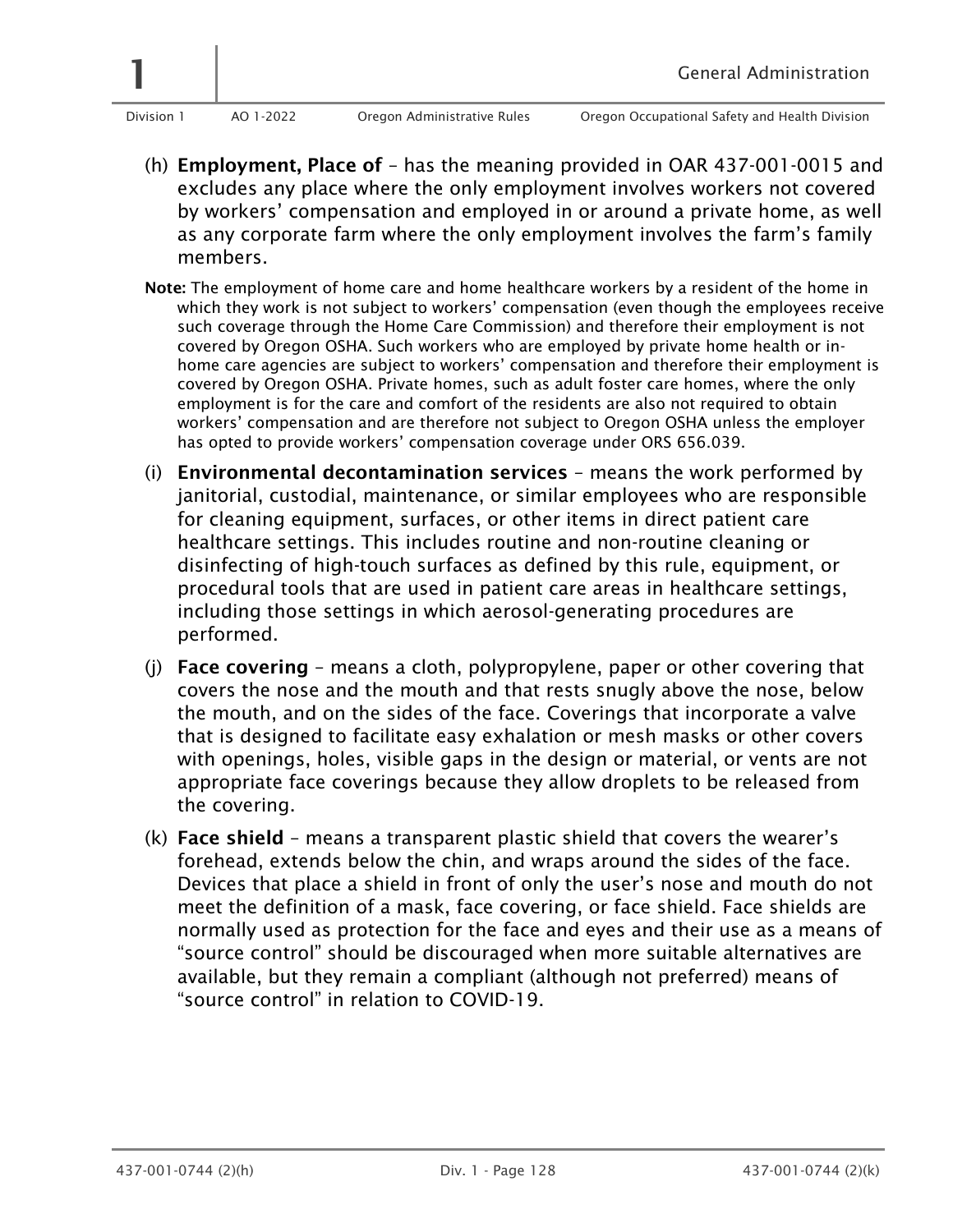- (I) Feasibility refers to the ability of an employer to implement any requirement in a rule. Oregon OSHA rules never prohibit work. Whether feasibility is mentioned in a provision of the rule or not, if the employer can demonstrate that it is functionally impossible to comply or if doing so would prevent completion of the work, the employer need not comply, but must take any available reasonable alternative steps to protect the employees involved.
- (m) Filtering facepiece respirator means a tight-fitting, negative pressure, particulate respirator, where the particulate filter is the facepiece itself. Such respirators are often referred to as "dust masks," but dust masks that are not certified by the National Institute for Occupational Safety and Health are not respirators. The most common filtering facepiece respirators for general use are known as N95 respirators.
- (n) Hand hygiene means the cleaning, sanitizing, or disinfecting of one's hands by using standard handwashing methods with soap and running water, antiseptic hand wash, antiseptic hand rub (alcohol-based hand sanitizer including foam or gel), or surgical hand antisepsis.
- (o) Healthcare setting means any space at the workplace where a worker routinely provides direct patient care as defined by this rule or performs aerosol-generating healthcare or postmortem procedures. A healthcare setting does not include any establishment where only personal support services are provided or places where direct patient care is provided to a patient outside the healthcare setting itself.
- (p) High-touch surface means equipment or surfaces that are handled frequently throughout the day by multiple individuals. High-touch surfaces can include, but are not limited to, countertops, tabletops, credit card terminals, doorknobs, door handles, digital kiosks, touch-screen enabled devices, light switches, handrails, elevator control panels, and steering wheels in work vehicles.
- (q) Individual means any person who is present in the place of employment, whether an employee or not.
- (r) Mask means a U.S. Food and Drug Administration (FDA) cleared surgical, medical procedure, dental, or isolation mask (commonly referred to as a "surgical mask"). Masks are medical grade masks that function as a physical barrier to protect workers from hazards such as splashes of large droplets of blood or bodily fluids; they do not provide reliable protection to the wearer against aerosols or airborne pathogens.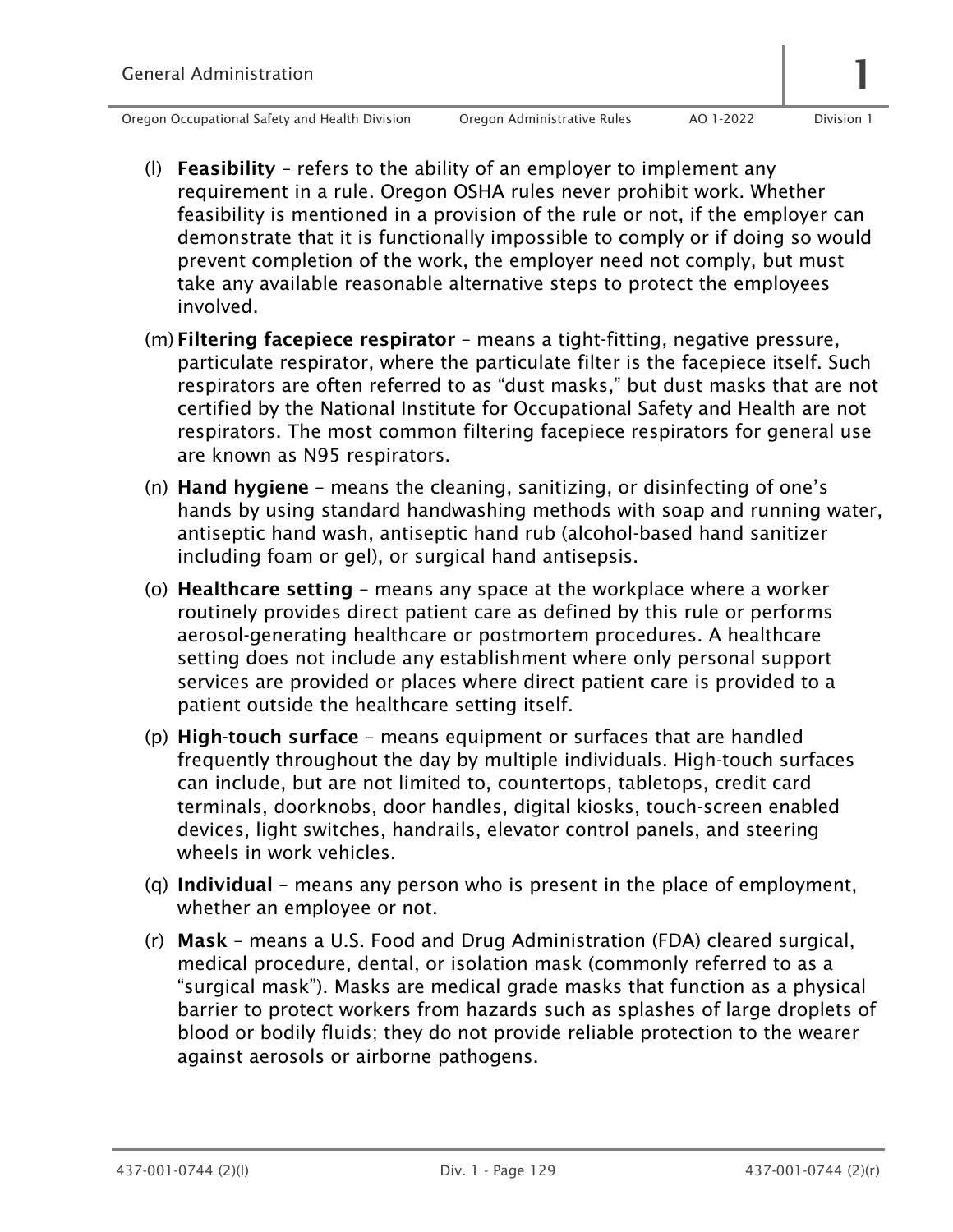- (s) Personal protective equipment (PPE) means specialized clothing or equipment worn by a worker for protection against a hazard. General work clothing (for example, uniforms, pants, shirts or blouses) not intended to function as protection against a hazard for the user is not considered to be PPE.
- (t) Personal support services means the work performed by a caretaker or similar employee who is responsible for assisting individuals with day-to-day living issues that are not direct patient care activities. Personal support services include, but are not limited to housekeeping, assisting with medication, personal transportation (such as taking a client to an appointment), and other day-to-day living activities that may occur in an individual's private residence are not otherwise considered to be direct patient care under this rule.
- (u) Respirator means a type of personal protective equipment that protects against respiratory hazards by removing specific air contaminants from the ambient (surrounding) air or by supplying breathable air from a safe source. Respirators that remove contaminants from the ambient air are called airpurifying respirators. Respirators that supply air from a safe source other than the ambient air are called atmosphere-supplying respirators. Masks, face coverings, and face shields are not respirators.
- (v) SARS-CoV-2 refers to a specific betacoronavirus (MERS-CoV and SARS-CoV are other betacoronaviruses) that causes what has been designated as Coronavirus Disease 2019 (COVID-19).
- (w) Shared equipment means devices or tools that are used by multiple employees or other individuals including, but not limited to, elevators, computers, phones, gym or personal fitness devices, escalators, and work vehicles.
- (x) Source control means the use of protective equipment or other measures such as face coverings to prevent the spread of illness from a potentially infectious person to others. A typical example of source control for COVID-19 is to use a mask or face covering to limit the spread of respiratory droplets and aerosols from the wearer to others. Respirators can be used as source control in addition to providing protection for the wearer.
- (y) Suspected to be infected with COVID-19 means a person who has signs or symptoms of COVID-19 but has not tested positive for SARS-CoV-2 infection and no alternative diagnosis has been made consistent with Oregon Health Authority definitions.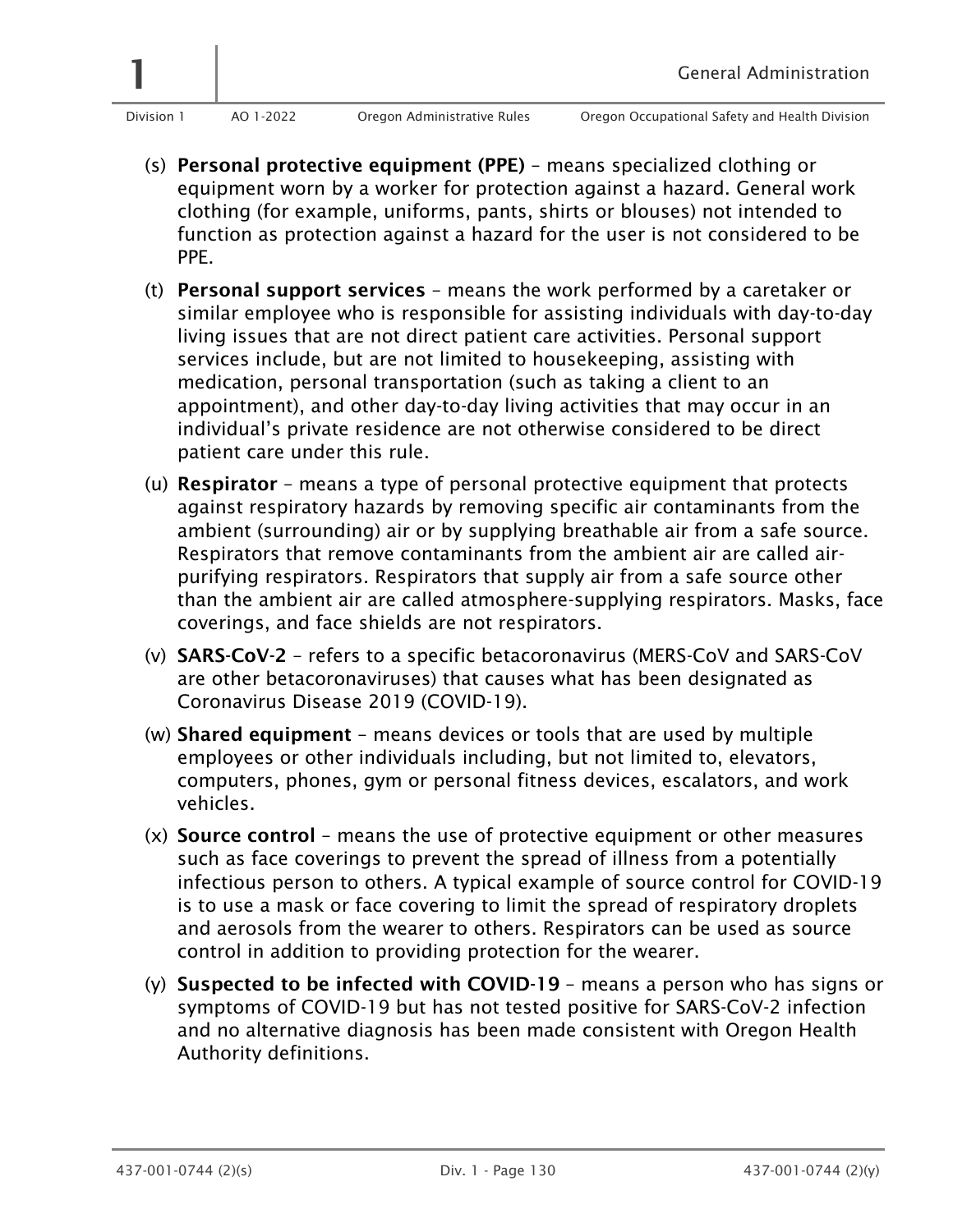- (3) COVID-19 Requirements for Exceptional Risk Workplaces. Except as otherwise provided by this rule, the following requirements in this section (3) apply to exceptional risk workplaces.
	- (a) Physical distancing. Oregon OSHA only requires employers to implement physical distancing in healthcare settings in accordance with subsection  $(4)(k)$ .
	- (b) Masks, face coverings, or face shields. The specific requirements for masks, face coverings, and face shields are covered under subsection (4)(l) of this rule.
	- (c) Cleaning and sanitation. Except for healthcare settings, which are covered under subsection (4)(d) of this rule, Oregon OSHA no longer requires employers to regularly clean or sanitize all common areas, shared equipment, and high-touch surfaces as defined by this rule that are under its control and that are used by employees or the public.
		- (A) Employers must provide employees with the supplies (such as soap and water) and the reasonable time necessary to clean or sanitize more frequently than would otherwise be required if the worker chooses to do so.
		- (B) Employers must provide employees with the supplies (such as soap and water) and reasonable time necessary to perform hand hygiene before using shared equipment.
	- Note: Additional sanitation requirements for exceptional risk workplaces are included in subsection (4)(d) of this rule.
	- (d) Posting requirements. For employers cover by section (3), in addition to posting the "It's the Law" poster provided by Oregon OSHA in a conspicuous manner in a central location where workers can be expected to see it (for example, a location where employees report each day or at a location from which employees operate to carry out their activities), as required by OAR 437-001-0275(2)(a), employers must provide employees working remotely with a copy through electronic or equally effective means.
	- (e) Building operators. Oregon OSHA no longer requires building operators to take the additional steps related to sanitation and posting of signs.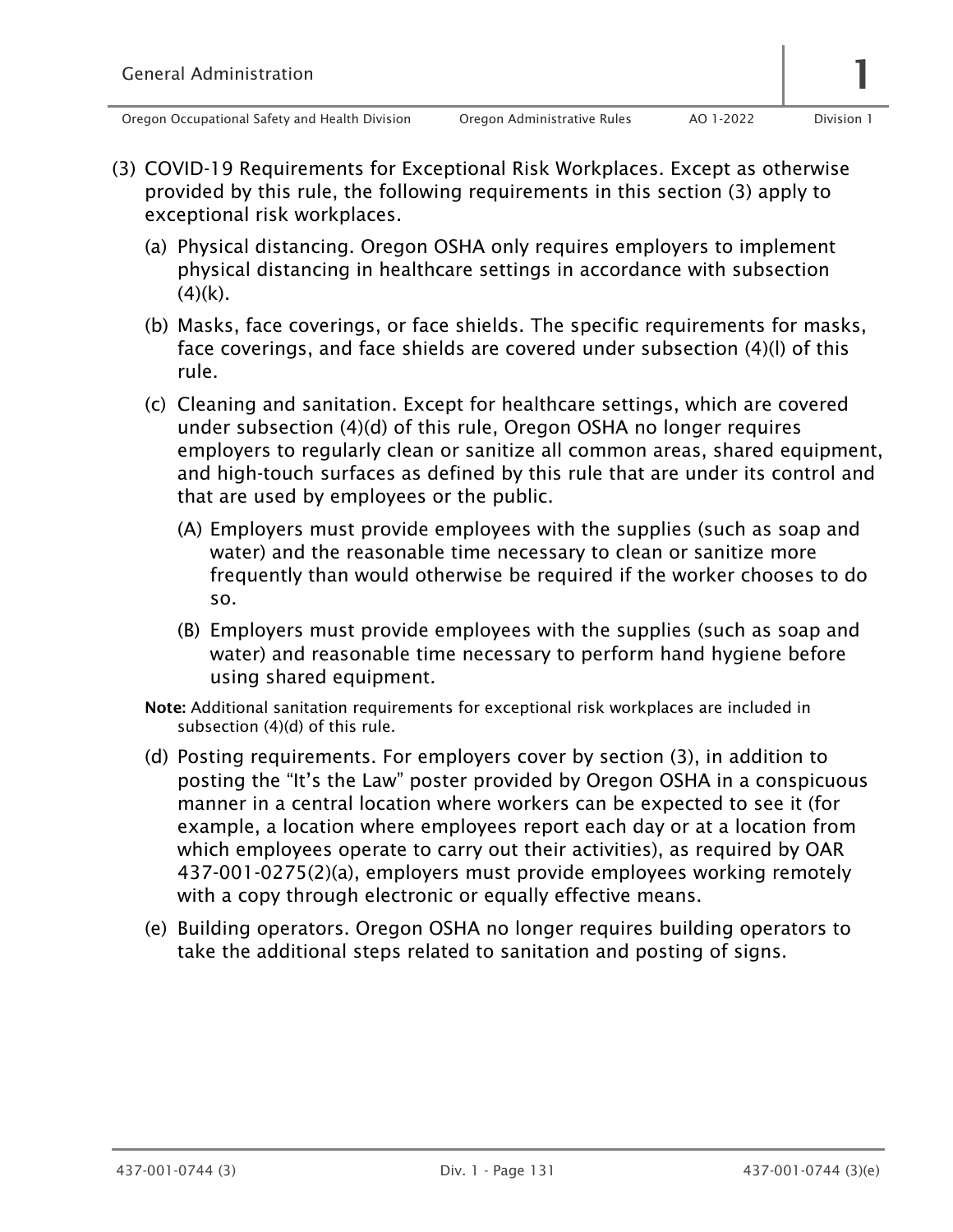(f) Routine ventilation maintenance and evaluation. Employers covered by section (3) of this rule must optimize the amount of outside air circulated through its existing heating, ventilation, and air conditioning (HVAC) system(s), to the extent the system(s) can do so when operating as designed and maintaining healthy indoor temperatures, whenever there are employees in the workplace and the outdoor air quality index remains at either "good" or "moderate" levels.

Note: This does not require installation of new ventilation equipment.

- Note: While not required, ventilation systems that are installed and maintained in accordance with the provisions of the American National Standards (ANSI)/American Society of Heating, Refrigerating and Air-Conditioning Engineers (ASHRAE) Standards 62.1 and 62.2 (ASHRAE 2019a, 2019b) meet this requirement.
	- (A) All employers covered by section (3) of this rule with more than ten employees statewide and an existing HVAC system must certify in writing that they are operating that system in accordance with the rule, to the best of their knowledge. Although not required, such certifications can be made using the sample format provided by Oregon OSHA.
		- (i) The certification must be dated and must include the name of the individual making the certification; and
		- (ii) Such certification records must be maintained as long as this rule is in effect.
	- (B) On a quarterly basis, all employers must ensure the following:
		- (i) All air filters are maintained and replaced as necessary to ensure the proper function of the ventilation system; and
		- (ii) All intake ports that provide outside air to the HVAC system are cleaned, maintained, and cleared of any debris that may affect the function and performance of the ventilation system.
- (g) Exposure risk assessment. All employers covered by section (3) of this rule must conduct a COVID-19 exposure risk assessment, without regard to the use of personal protective equipment, masks, face coverings, or face shields. A risk assessment conducted in compliance with the Oregon OSHA temporary COVID-19 rule adopted November 6, 2020, satisfies this requirement and need not be repeated. If an employer has multiple facilities that are substantially similar, the assessment may be developed by facility type rather than site-by-site so long as any site-specific information that affects employee exposure risk to COVID-19 is included in the assessment.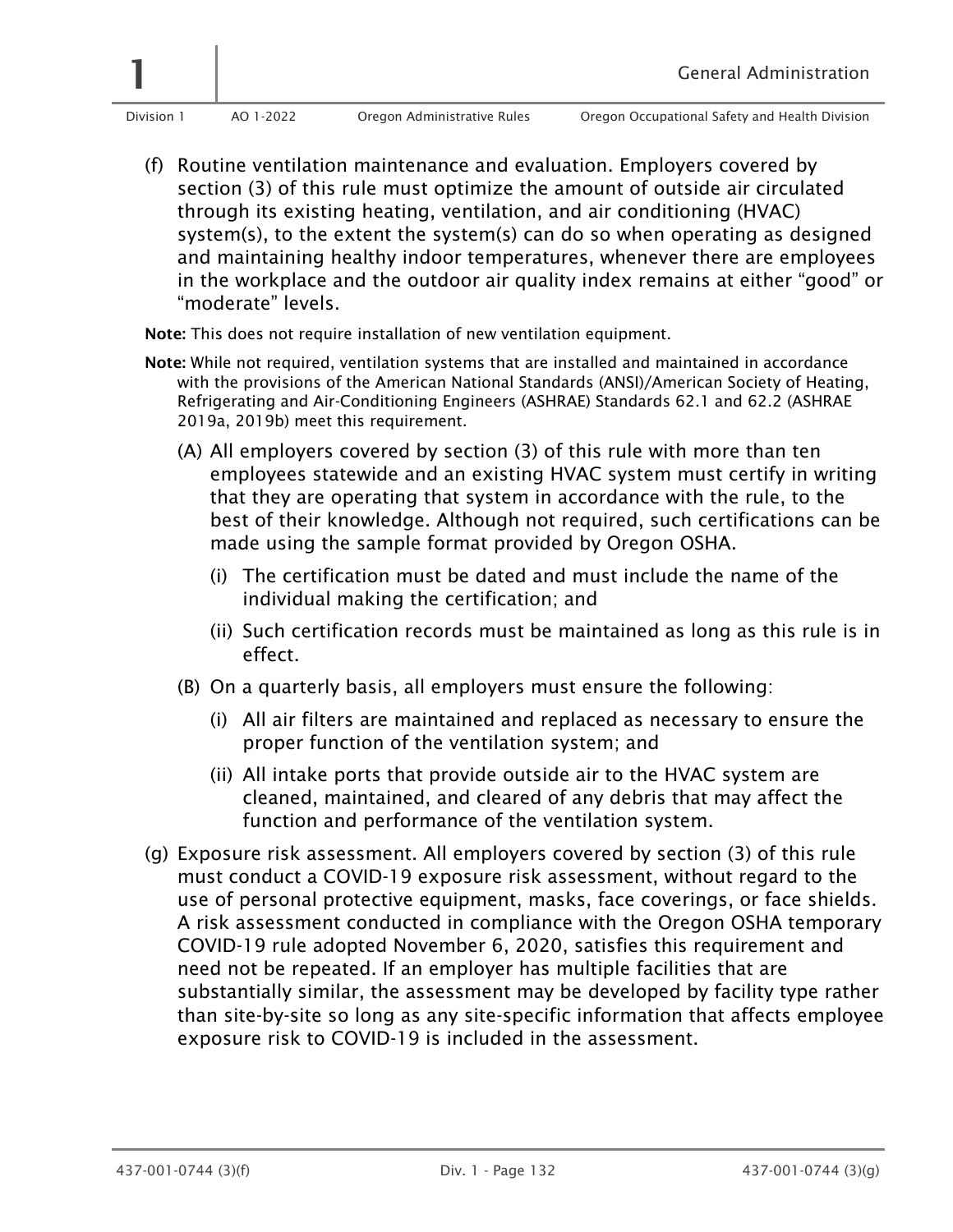- (A) The exposure risk assessment must involve participation and feedback from employees. This feedback may be achieved via a safety meeting, safety committee, supervisor, process negotiated with the exclusive bargaining agent (if any), or any other similarly interactive process.
- (B) Each employer with more than ten employees statewide (including temporary and part-time workers) that is covered by subsection (1)(b) of this rule (workplaces at exceptional risk) must record their COVID-19 exposure risk assessment in writing by documenting the following information:
	- (i) The name(s), job title(s), and contact information of the person(s) who performed the exposure risk assessment;
	- (ii) The date the exposure risk assessment was completed;
	- (iii) The employee job classifications that were evaluated; and
	- (iv) A summary of the employer's answers to each of the applicable exposure risk assessment questions in this subsection.
- (C) The risk assessment must address the following questions related to potential employee exposure to COVID-19 in the workplace:
	- (i) Can employees telework or otherwise work remotely? How are employees encouraged or empowered to use those distance work options to reduce COVID-19 transmission at the workplace?
	- (ii) What are the anticipated working distances between employees? How might those physical working distances change during non-routine work activities?
	- (iii) What is the anticipated working distance between employees and other individuals? How might those working distances change during non-routine work activities?
	- (iv) How have the workplace or employee job duties, or both, been modified to provide at least six feet of physical distancing between all individuals?
	- (v) How are employees and other individuals at the workplace notified where and when masks, face coverings, or face shields are required? How is this policy enforced and clearly communicated to employees and other individuals?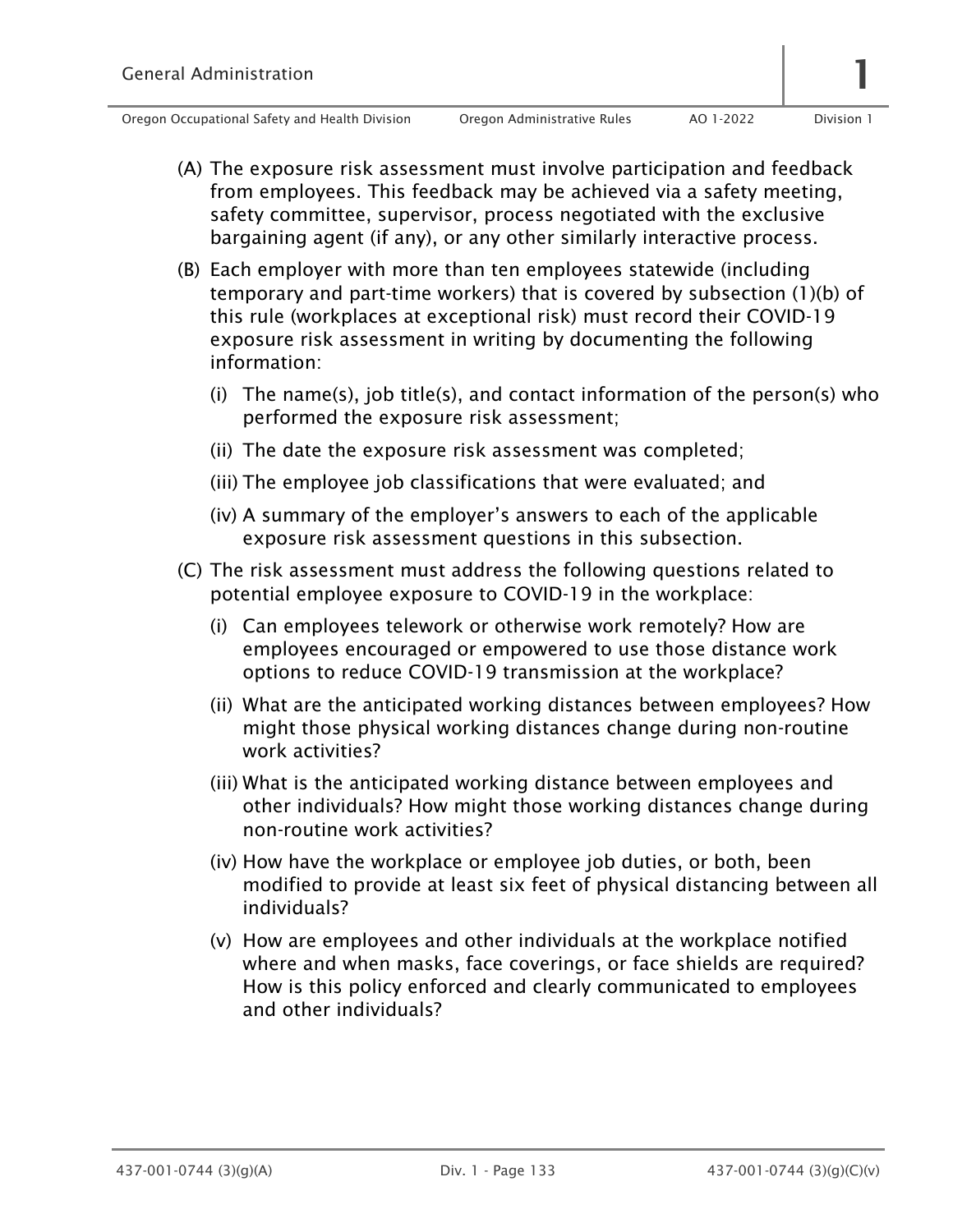|  | <b>General Administration</b> |
|--|-------------------------------|
|  |                               |

- (vi) How have employees been informed about the workplace policy and procedures related to reporting COVID-19 symptoms? How might employees who are identified for quarantine or isolation as a result of medical removal under this rule be provided with an opportunity to work at home, if such work is available and they are well enough to do so?
- (vii) How have engineering controls such as ventilation (whether portable air filtration units equipped with HEPA filters, airborne infection isolation rooms, local exhaust ventilation, or general building HVAC systems) and physical barriers been used to minimize employee exposure to COVID-19?
- (viii) How have administrative controls (such as foot-traffic control) been used to minimize employee exposure to COVID-19?
- (ix) What is the procedure or policy for employees to report workplace hazards related to COVID-19? How are these hazard reporting procedures or policies communicated to employees?
- (x) How are sanitation measures related to COVID-19 implemented in the workplace? How have these sanitation practices been explained to employees and other individuals at the workplace?
- (xi) How have the industry-specific or activity-specific COVID-19 requirements in Appendix A of this rule and applicable guidance from the Oregon Health Authority been implemented for workers? How will periodic updates to such Oregon Health Authority guidance documents incorporated into the workplace on an on-going basis?
- (xii) In settings where the workers of multiple employers work in the same space or share equipment or common areas, how are the physical distancing; mask, face covering, or face shield requirements; and sanitation measures required under this rule communicated to and coordinated between all employers and their affected employees?
- (xiii) How can the employer implement appropriate controls that provide layered protection from COVID-19 hazards and that minimize, to the degree possible, reliance on individual employee training and behavior for their efficacy?
- Note: Oregon OSHA has made a Risk Assessment template and sample Risk Assessments available to assist employers in completing this task.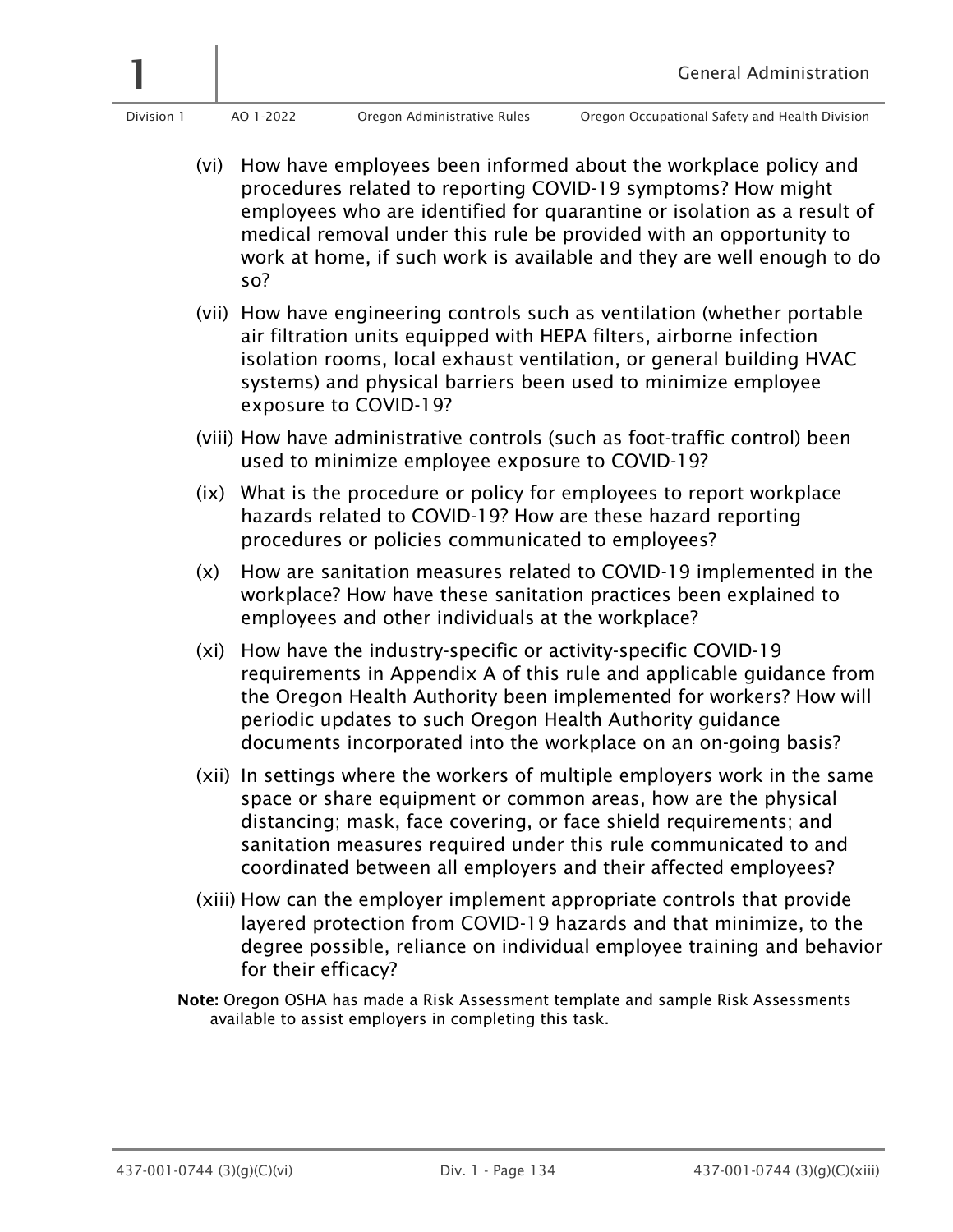- (h) Infection control plan. All employers covered by section (3) of this rule must establish and implement an infection control plan based on the risks identified in subsection (3)(g) of this rule that implements the controls identified in subparagraph (3)(g)(C)(xiii) including, but not limited to, ventilation, staggered shifts, redesigning the workplace to accommodate physical distancing, reducing use of shared surfaces and tools, limiting the number of employees and other individuals in work areas, personal protective equipment, etc. An infection control plan developed in compliance with the Oregon OSHA temporary COVID-19 rule adopted November 6, 2020, satisfies this requirement and need not be repeated. If an employer has multiple facilities that are substantially similar, its infection control plan may be developed by facility type rather than site-by-site so long as any sitespecific information that affects employee exposure risk to COVID-19 is included in the plan. Employers may also rely upon materials developed by associations, licensing agencies, and franchisors to assist with compliance and provided that mechanisms for appropriate employee feedback and involvement are provided.
	- (A) Each employer with more than ten employees statewide (including temporary and part-time workers) and every employer, regardless of size, that is covered by subsection (1)(b) of this rule (workplaces at exceptional risk) must document their infection control plan in writing and must ensure that a copy is accessible to employees at their workplace.
	- Note: Additional requirements related to the infection control plan, which are applicable only to those employers covered by subsection (1)(b) of this rule (workplaces at exceptional risk), are contained in subsection (4)(c) of this rule.
	- (B) The infection control plan must contain, at a minimum, the following elements:
		- (i) A list of all job assignments or worker tasks requiring the use of personal protective equipment (including respirators) necessary to minimize employee exposure to COVID-19;
		- (ii) The procedures the employer will use to ensure that there is an adequate supply of masks, face coverings, or face shields and personal protective equipment (including respirators) necessary to minimize employee exposure to COVID-19;
		- (iii) A list and description of the specific hazard control measures that the employer installed, implemented, or developed to minimize employee exposure to COVID-19;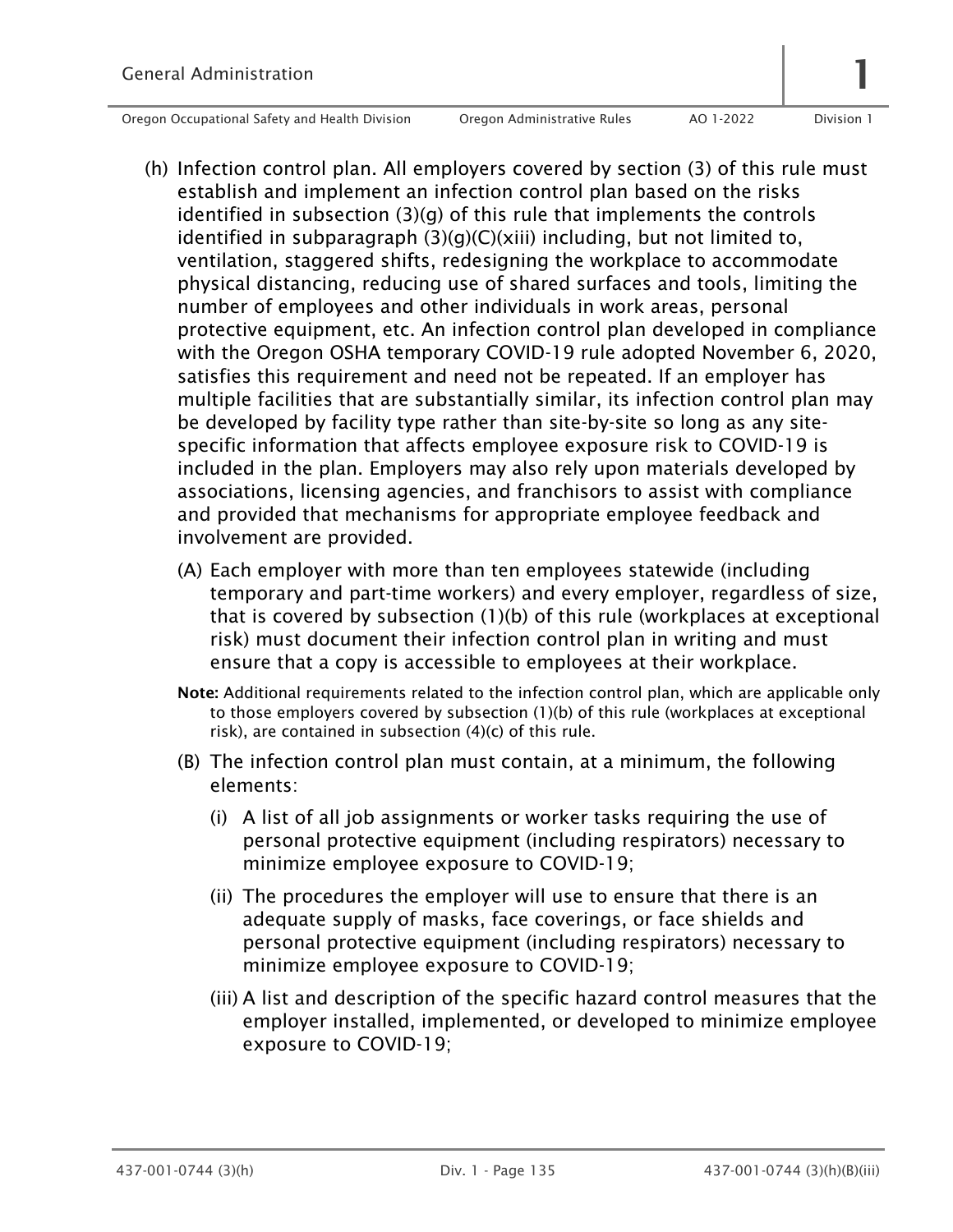- (iv) A description of the employer's COVID-19 mask, face covering, and face shield requirements at the workplace, and the method of informing individuals entering the workplace where such source control is required;
- (v) The procedures the employer will use to communicate with its employees and other employers in multi-employer worksites regarding an employee's exposure to an individual known or suspected to be infected with COVID-19 to whom other workers may have been exposed. This includes the communication to individuals identified through COVID-19 contact tracing and general communication to the workplace at large; and
- (vi) The procedures the employer will use to provide its workers with the initial employee information and training required by this rule.

Note: Oregon OSHA has made sample Infection Control Plans available to assist employers in completing this task.

- (i) Employee information and training. All employers covered by section (3) of this rule must provide workers with information and training regarding COVID-19. Infection control training conducted in compliance with the Oregon OSHA temporary COVID-19 rule adopted November 6, 2020, satisfies this requirement. This information and training can be provided remotely or using computer-based models but must be provided in a manner and language understood by the affected workers. Employers must ensure that the training provides an opportunity for feedback from employees about the topics covered in the training, which must include at least the following elements:
	- (A) Physical distancing requirements as they apply to the employee's workplace and job function(s);
	- (B) Mask, face covering, or face shield requirements as they apply to the employee's workplace and job function(s);
	- (C) COVID-19 sanitation requirements as they apply to the employee's workplace and job function(s);
	- (D) COVID-19 signs and symptom reporting procedures that apply to the employee's workplace;
	- (E) COVID-19 infection notification process as required by this rule;
	- (F) Medical removal as required by this rule;
	- (G) The characteristics and methods of transmission of the SARS-CoV-2 virus;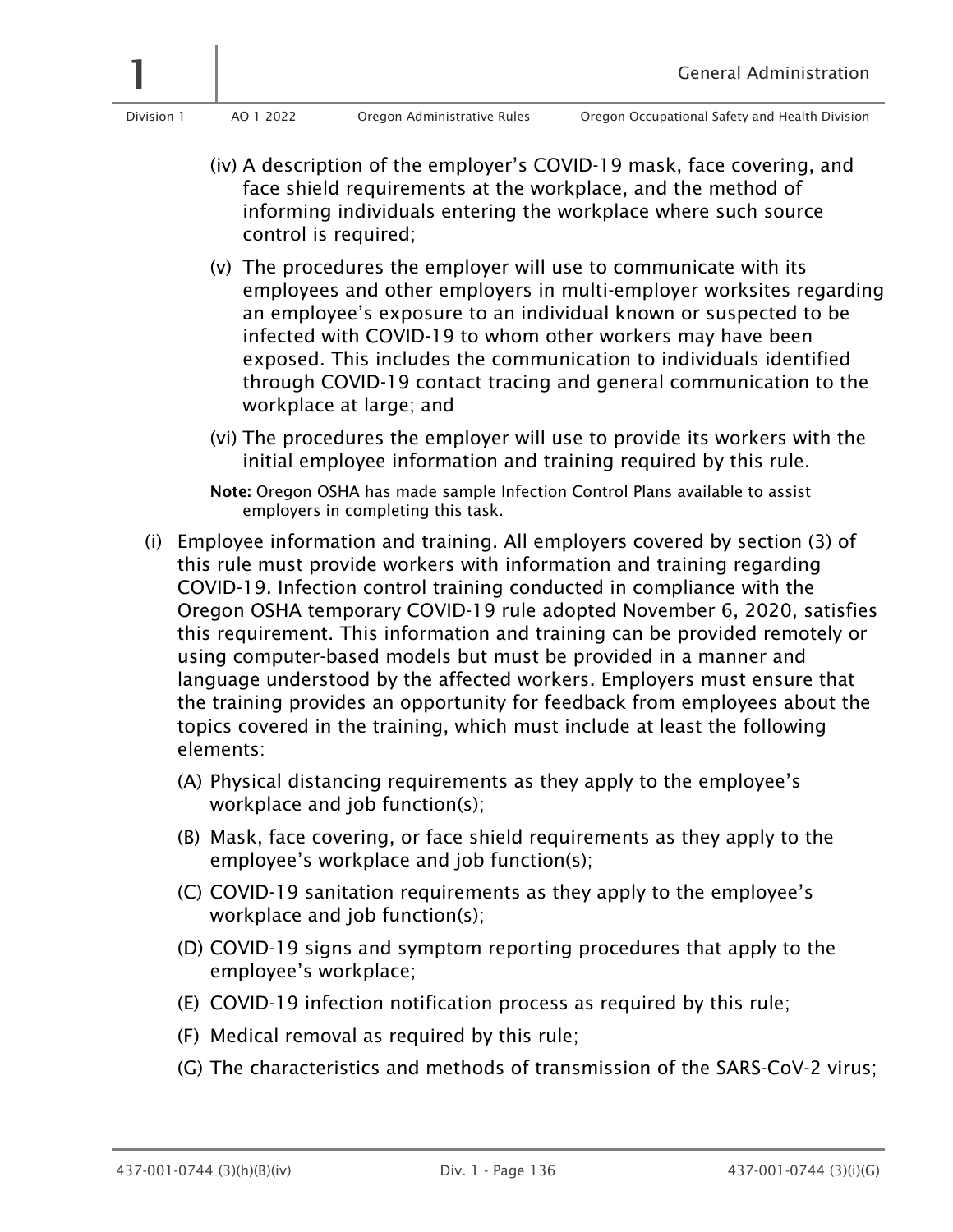- Note: Oregon OSHA has provided training materials that can be used to complete this portion of the training.
- (H) The symptoms of the COVID-19 disease;
- Note: Oregon OSHA has provided training materials that can be used to complete this portion of the training.
- (I) The ability of pre-symptomatic and asymptomatic COVID-19 persons to transmit the SARS-CoV-2 virus; and

Note: Oregon OSHA has provided training materials that can be used to complete this portion of the training.

(J) Safe and healthy work practices and control measures, including but not limited to, physical distancing, sanitation and disinfection practices.

Note: Oregon OSHA has provided training materials that can be used to complete this portion of the training.

- (j) COVID-19 infection notification process. All employers covered by section (3) of this rule must establish and implement a process to notify exposed employees (those who were within six feet of a confirmed COVID-19 individual for a cumulative total of 15 minutes or more, regardless of whether one or both of them were wearing source control) that they had a workrelated contact with an individual who has tested positive for COVID-19, as well as to notify affected employees (those who worked in the same facility or in the same well-defined portion of the facility such as a particular floor) that an individual who was present in the facility has confirmed COVID-19. This notification process must include the following elements:
	- (A) A mechanism for notifying both exposed and affected employees within 24 hours of the employer being made aware that an individual with COVID-19 was present in the workplace while infectious or otherwise may have had work-related contact with its employee(s) while infectious; and
	- (B) This notification process must be established and implemented in accordance with all applicable federal and Oregon laws and regulations.
	- Note: Employers can satisfy this requirement by adopting the model procedure published by Oregon OSHA.
	- Note: The reporting of COVID-19 cases is required under existing Oregon Health Authority rules regarding reporting of disease cases. OAR 333-018-0016 requires such cases to be reported by healthcare providers and laboratories within 24 hours of identification.
	- Note: Whenever an exposure notification as described by this rule is provided in writing, the notification may be subject to the existing requirements of Oregon OSHA's Access to Employee Exposure and Medical Records standard (29 CFR 1910.1020).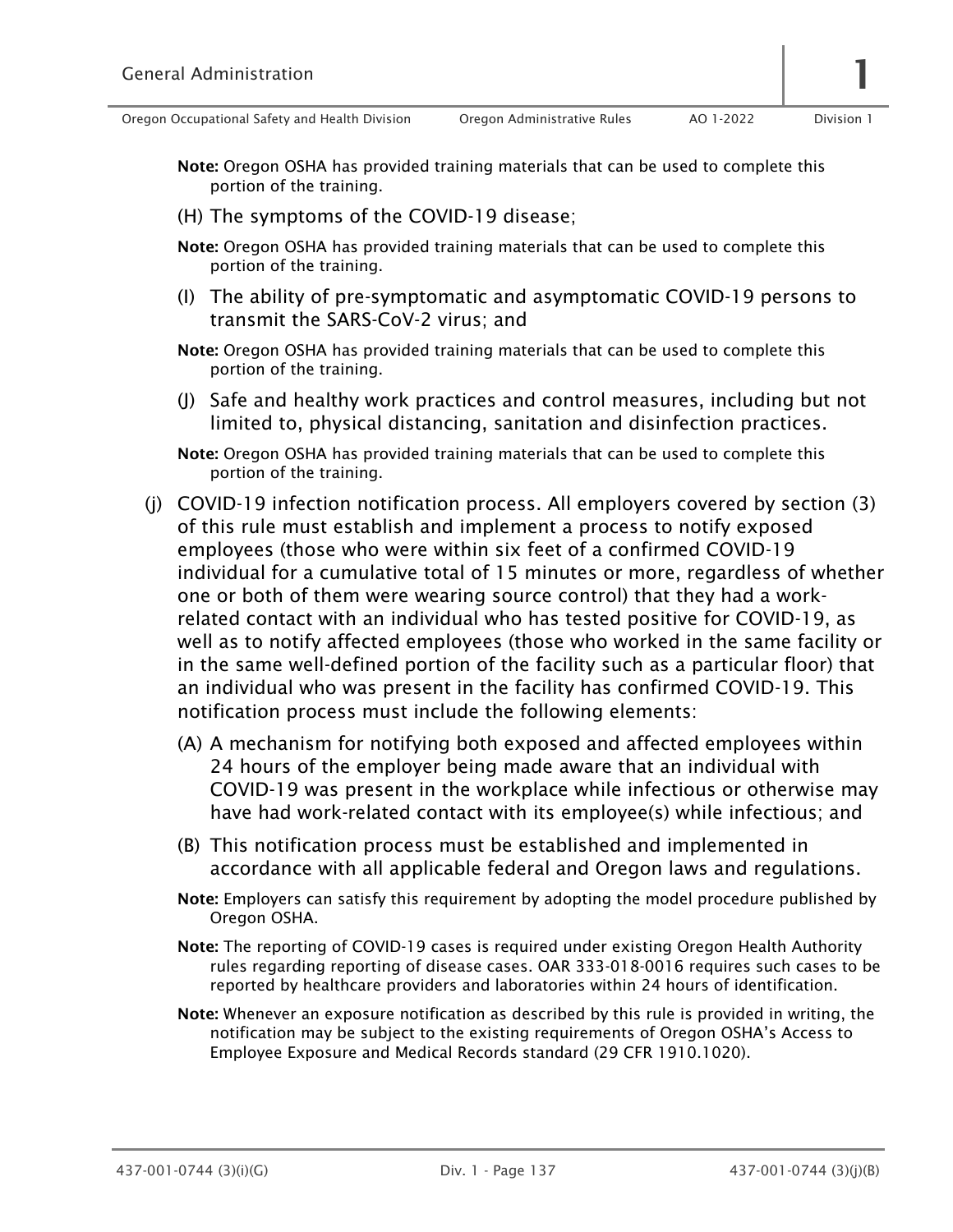- (k) COVID-19 testing for workers. The employer must cooperate by making its employees and appropriate space available at no cost to the workers whenever a local public health agency or Oregon Health Authority indicate that COVID-19 diagnostic testing within the workplace is necessary. If such testing is conducted at the employer's own direction, the employer is responsible for covering the costs of testing including but not limited to the COVID-19 test itself, employee time, and employee travel. However, if the employer is not requesting the test, the employer is not expected to cover the direct cost of such testing or of any involved employee travel.
- (l) Medical removal. Whenever the Oregon Health Authority, local public health agency, or medical provider recommends an employee be restricted from work due to quarantine or isolation for COVID-19, such as through identification during contact tracing activities, the affected worker(s) must be directed to isolate at home and away from other non-quarantined individuals.
- Note: There are additional medical removal provisions for healthcare settings in subsection (4)(j) of this rule.
- Note: Other than the obligation to provide such direction and to remove such employees from the workplace, the employer has no obligation to enforce the employee's quarantine or isolation.
- Note: "Contact tracing" requirements as described in subsections (3)(l) and (4)(i) of this rule are not applicable for law enforcement covered in the emergency first responder definition of subsection (2)(e), personal care activities in (1)(c)(F), and handling, packaging, cleaning, processing, or transporting human remains or human tissue specimens or laboratory cultures in (1)(c)(G).
	- (A) Whenever an employee participates in quarantine or isolation for COVID-19, the employer must allow the affected employee(s) to work at home if suitable work is available and the employee's condition does not prevent it.
	- (B) Whenever an employee participates in quarantine or isolation, whether as a result of the requirements of this rule or because the employer chooses to take additional precautions, the affected worker(s) must be notified that they are entitled to return to their previous job duties if still available without any adverse action as a result of participation in COVID-19 quarantine or isolation activities. The employee must be advised in writing of the right to return as described and should be provided any relevant information about the employer's paid time off, sick leave, or any other available benefits in accordance with local, state, or federal law.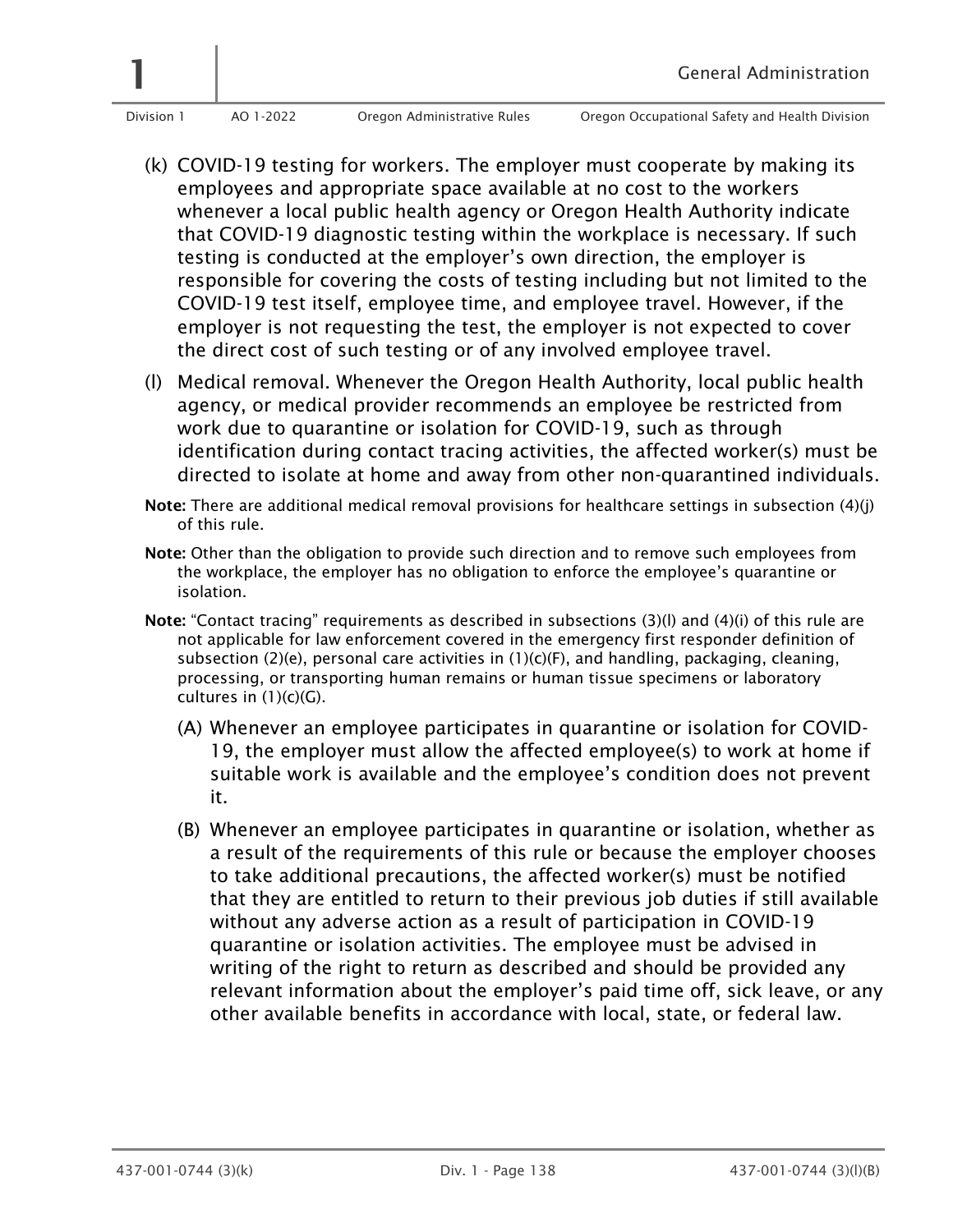- Note: The prohibition on "adverse action" does not require the employer to keep a job available that would not otherwise have been available had the employee not been quarantined or isolated, but it does mean that the employer cannot fill the job with another employee and thereby make it unavailable.
- (C) Decisions regarding testing and return to work after an employee participates in COVID-19 quarantine or isolation activities must be made in accordance with applicable public health guidance and must be otherwise consistent with guidance from the employee's medical provider.
- Note: This provision does not require a negative COVID-19 test or a separate contact with the medical provider.
- Note: Employees are protected from discrimination or retaliation under ORS 654.062(5). This includes protections for actions against employees for opposing any practice forbidden under the Oregon Safe Employment Act and related statutes and rules (including this rule for COVID-19), making a complaint or causing any proceeding to be instituted under the Oregon Safe Employment Act, or exercising any rights under the law, including those conferred by this Rule Addressing COVID-19 Workplace Risks (OAR 437-001-0744).
- Note: Notwithstanding the language of OAR 437-001-0700(10), employers do not need to record such "medical removal" cases on their OSHA 300 log(s) simply because the medical removal required by this rule occurred. Cases must be recorded only if the infection of a worker is determined to be "work-related" in accordance with OAR 437- 001-0700.
- (m) Mandatory appendix. Employers covered by the mandatory industry-specific requirements for Emergency Medical Services: First Responders, Firefighters, Emergency Medical Services and Non-Emergency Medical Transport must comply with this appendix. To the degree the appendix provides specific guidance regarding an issue addressed by this rule, it supersedes the general requirements of this rule. To the degree a situation is not addressed by the specific language of the appendix, the requirements of this rule apply as written.
- (4) Additional COVID-19 Requirements for Workplaces at Exceptional Risk. Workplaces identified by subsection (1)(b) of this rule must adhere to the following specific provisions and additional requirements.
	- (a) Infection control training. In addition to the employee information and training requirements for all workplaces under subsection (3)(i) of this rule, employers of workplaces at exceptional risk must provide infection control training that includes the following provisions:
		- (A) The training is overseen or conducted by a person knowledgeable in the covered subject matter as it relates to the employee's job duties;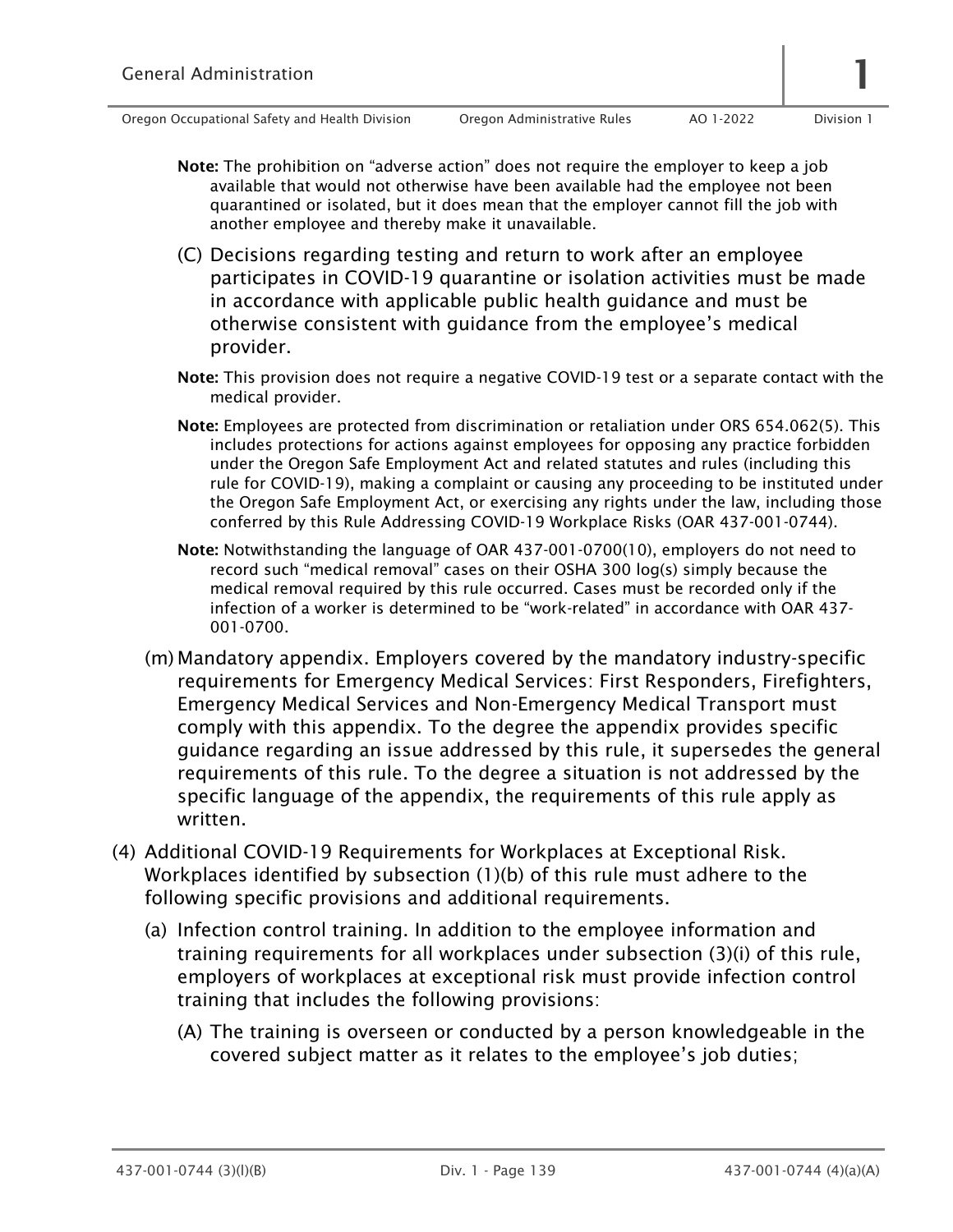- (B) The training material is appropriate in content and vocabulary to the education, literacy, and language of the affected workers; and
- (C) The training provides an opportunity for interactive questions and answers (must be "live" in order to allow immediate response and further clarification but need not be in person) with a person knowledgeable in the training program's subject matter and basic epidemiology as it relates to the workplace and employee job duties.
- (b) Infection control training for employees required under this subsection must include the following elements:
	- (A) An explanation of this rule and its applicable appendices and provisions;
	- (B) An explanation of contact, droplet, and airborne modes of transmission of COVID-19, including how workers can recognize hazardous work activities that may involve exposure to COVID-19 and how employees can take precautionary measures to minimize their exposure;
	- (C) An explanation of the basic risk factors associated with COVID-19 transmission including, but not limited to, behavioral risk factors (this may include non-work activities that are higher-risk activities such as attending large social gatherings); physiological risk factors; demographic risk factors; and environmental risk factors;
	- (D) An explanation of the employer's COVID-19 exposure risk assessment required by this rule and which employee job classifications, tasks, or job duties were considered as part of that risk assessment;
	- (E) An explanation of the employer's physical distancing; mask, face covering, and face shield requirements; and COVID-19 sanitation requirements at the workplace. Where applicable, this information must include any multi-employer worksite agreements related to the use of common areas and shared equipment that affect employees at the workplace;
	- (F) Information on the types, use, storage, removal, handling, and maintenance of masks, face coverings, face shields and personal protective equipment (including respirators) provided to employees by the employer; and
	- (G) An explanation of the use and limitation of COVID-19 hazard control measures implemented or installed by the employer. Hazard control measures include engineering, administrative, or work practice controls that eliminate or otherwise minimize employee exposure to COVID-19.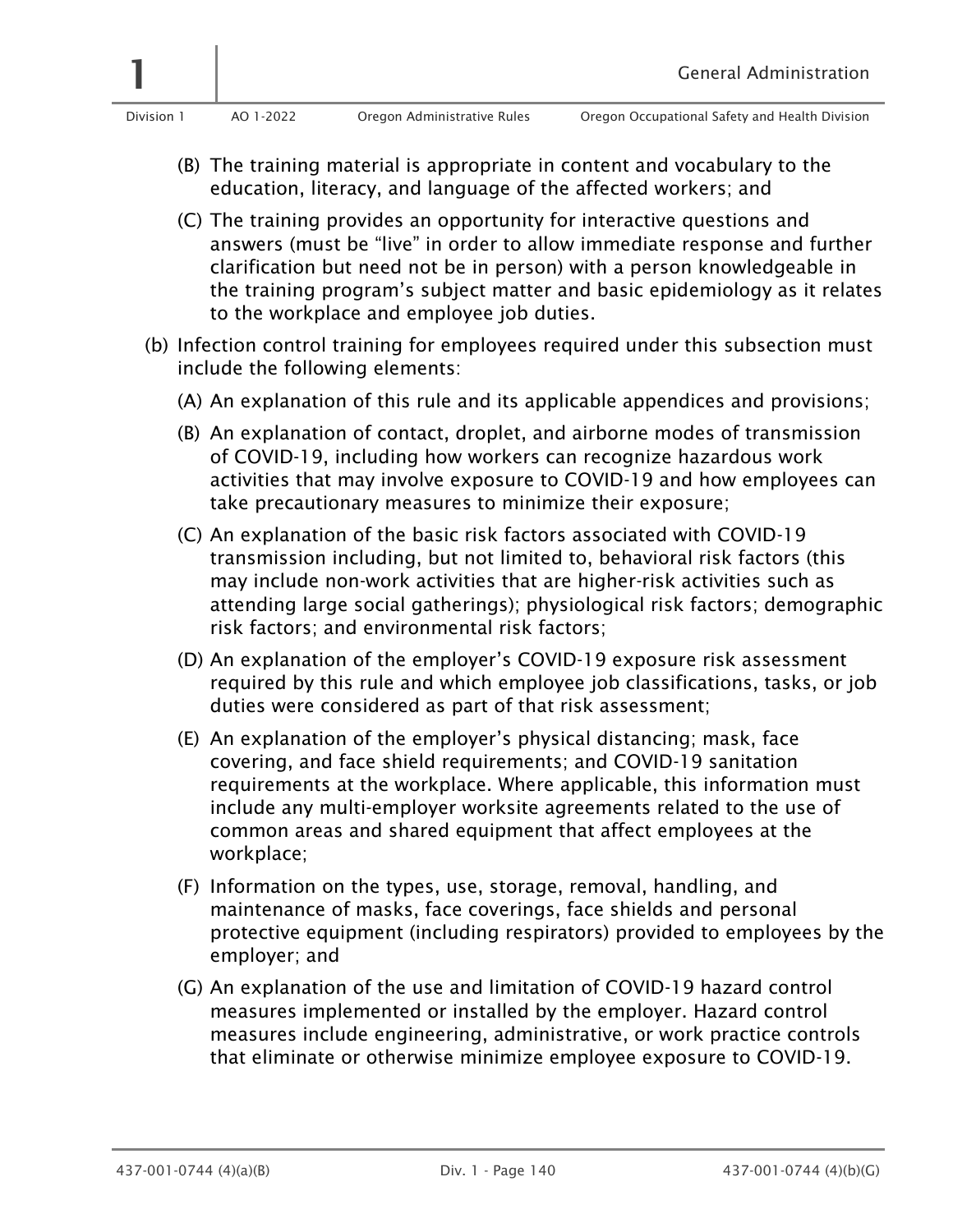- (c) Additional infection control plan requirements. In addition to the infection control plan requirements for all workplaces, each employer covered by section (4) of this rule must provide the following in its infection control plan:
	- (A) The name(s) of the person responsible for administering the plan. This person must be knowledgeable in infection control principles and practices as they apply to the workplace and employee job operations; and
	- (B) The plan must be reevaluated as frequently as necessary to reflect changes in the facility, employee job duties, new technologies, or workplace policies established by the employer that affect worker exposure to COVID-19 or in response to updated guidance published by the Oregon Health Authority (including increases in COVID-19 community spread) that is applicable to the employer's workplace. This reevaluation and update of the infection plan must include feedback from nonmanagerial, front-line employees who perform activities that reflect the employer's exceptional risk under this rule. This feedback is not required from all employees and may be achieved via a safety meeting, safety committee, supervisor, process negotiated with the exclusive bargaining agent (if any), or any other similarly interactive process.
	- (C) Healthcare employers must develop and implement a written personal protective equipment (PPE) supply and crisis management plan in accordance with CDC's Optimizing Personal Protective Equipment (PPE) Supplies During the COVID-19 Pandemic.
- (d) Additional sanitation requirements. Use appropriate sanitation measures in addition to the requirements of subsection (3)(c) of this rule to reduce the risk of COVID-19 transmission. Each employer must:
	- (A) Develop and implement procedures for routine cleaning and disinfection that are appropriate for SARS-CoV-2 in healthcare settings, including those patient-care areas in which aerosol-generating procedures are performed (for example, using cleaners and EPA-registered, hospitalgrade disinfectants for frequently touched surfaces or objects in accordance with manufacturer instructions and contact time specifications). Refer to List N on the EPA website for EPA-registered disinfectants that have qualified under EPA's emerging viral pathogens program for use against SARS-CoV-2; and
	- (B) Follow standard practices for disinfection and sterilization of medical devices contaminated with COVID-19, as described in the CDC Guideline for Disinfection and Sterilization in Healthcare Facilities, 2008.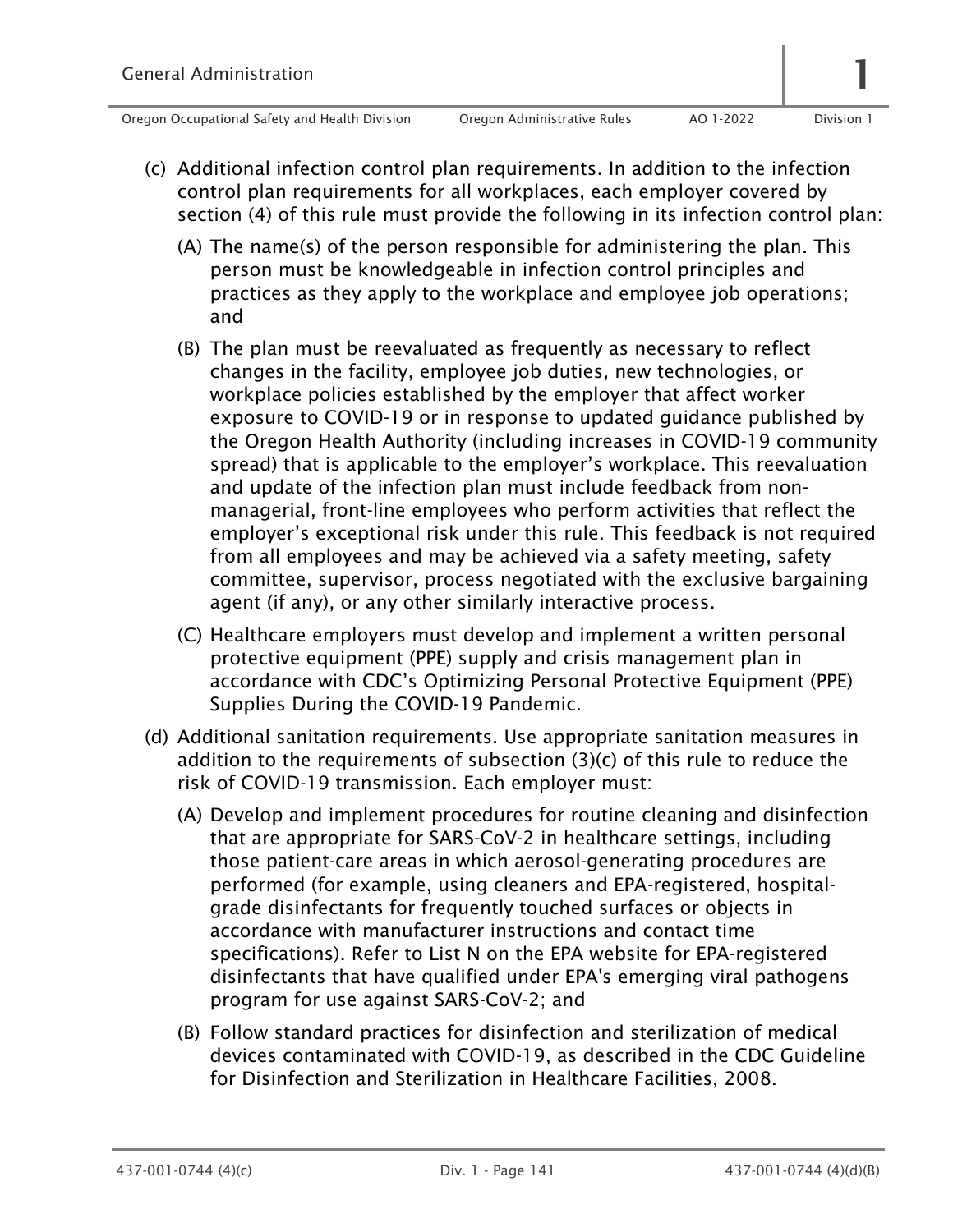- (e) Healthcare personal protective equipment. Depending on the requirements of the procedure (for example, aerosol generating procedures) in question and the disease status of the involved patient(s), employers must use a combination of standard precautions, contact precautions, droplet precautions, airborne precautions, and eye protection (for examples, goggles, face shields) to protect healthcare workers with exposure or potential exposure to COVID-19.
	- (A) When an employee performs an aerosol-generating healthcare or postmortem procedure for a patient without evidence of COVID-19 infection, the employer must provide PPE in accordance with CDC's Optimizing Personal Protective Equipment (PPE) Supplies During the COVID-19 Pandemic. Oregon OSHA recognizes that risk of infection in asymptomatic patients can vary based on clinical presentation, level of COVID-19 transmission in the community, recent COVID-19 testing results, and other factors. These factors must be considered in clinical judgment by healthcare personnel involved in direct patient care and medical examiners in making decisions about use of transmission-based precautions.
	- (B) Whenever an employee provides direct patient care for a patient known or suspected to be infected with COVID-19, the employer must provide the affected worker with gloves, a gown, eye protection (goggles or face shield), and either a NIOSH-approved respirator or a respirator with a current emergency use authorization by the United States Food and Drug Administration (FDA). If the employer can demonstrate that the availability of respirators is genuinely limited, the employer must ensure that a medical-grade mask is used in place of the respirator.
	- Note: If PPE availability is genuinely limited, a procedure cannot be deferred, and appropriate, good-faith efforts are made by the employer to ensure the safety and protection of the healthcare workers, Oregon OSHA will evaluate the situation based on PPE availability and the employer's adherence to CDC's Optimizing Personal Protective Equipment (PPE) Supplies During the COVID-19 Pandemic.
	- (C) In lieu of (A) and (B) above, and if PPE availability is limited, such employers may follow CDC's Optimizing Personal Protective Equipment (PPE) Supplies During the COVID-19 Pandemic.
	- Note: The CDC does not have a comprehensive list of AGPs in a healthcare setting. Employers should refer the AGP list maintained by Oregon Health Authority.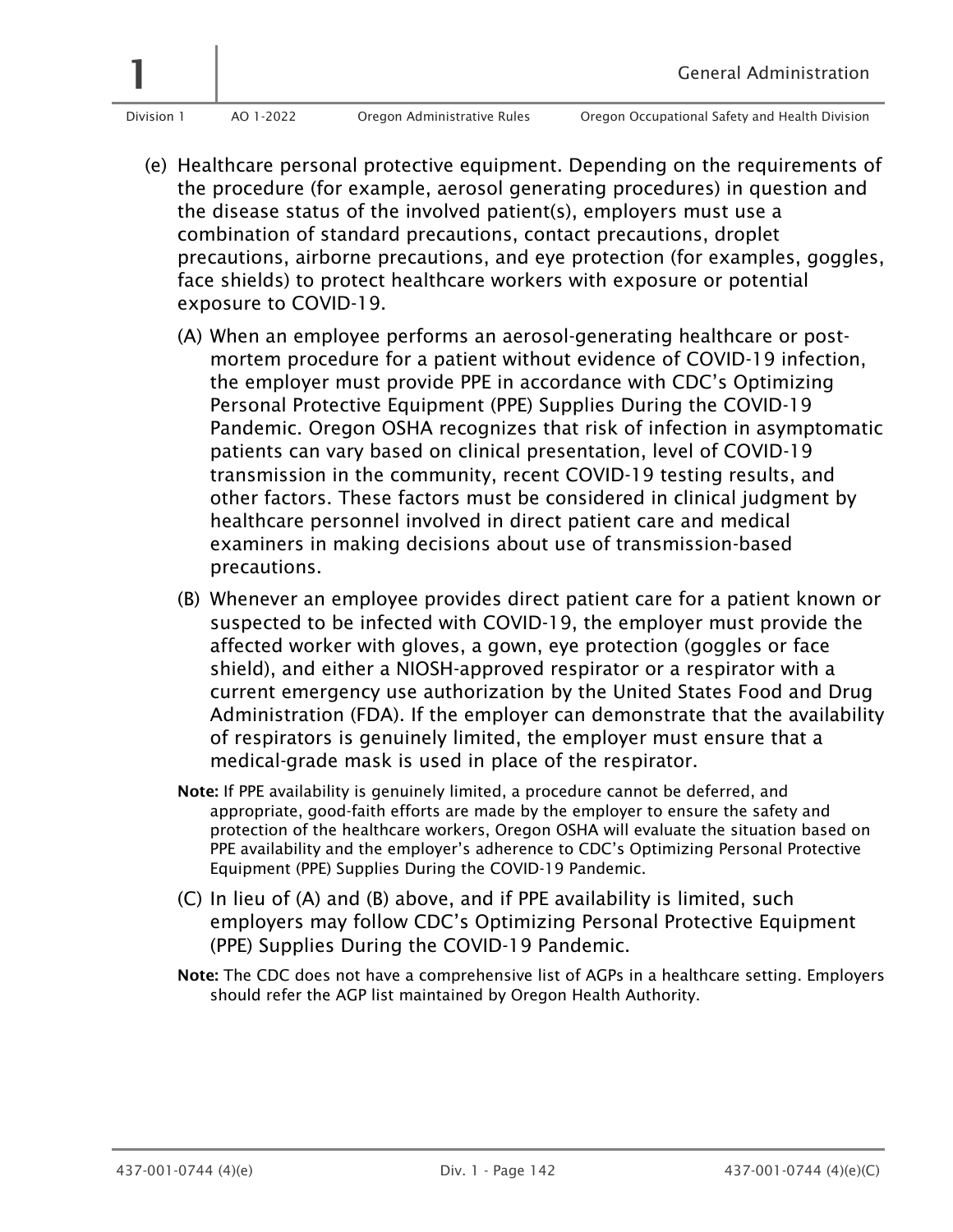- (f) Heightened risk ventilation requirements. In addition to the ventilation provisions of subsection (3)(f) of this rule (including any applicable certification provisions), certain heightened risk facilities must meet the following requirements to the degree that they are under the employer's control:
	- (A) Existing ventilation systems in hospitals, ambulatory surgical centers, and long-term care facilities that provide skilled or intermediate level nursing care must be operated, when possible, in accordance with local building codes and applicable provisions of the American National Standards Institute (ANSI)/American Society of Heating, Refrigerating and Air-Conditioning Engineers (ASHRAE) Standards 62.1 and 62.2 (ASHRAE 2019a, 2019b), which include requirements for outdoor air ventilation in most residential and nonresidential spaces, and ANSI/ASHRAE/ASHE Standard 170 (ASHRAE 2017a) covers both outdoor and total air ventilation in healthcare facilities.

Note: This does not require installation of new ventilation equipment.

(B) Existing ventilation systems in other healthcare facilities must be upgraded to a minimum MERV 13 rating, provided that such an upgrade will result in no significant performance reduction of the system.

Note: This does not require installation of new ventilation equipment.

- (g) Barriers, partitions, and airborne infection isolation rooms in healthcare settings. The employer must employ the following measures to protect healthcare employees, support workers, patients, and visitors from individuals known or suspected to be infected with COVID-19:
	- (A) When available, use airborne infection isolation rooms (AIIRs) with proper ventilation to house patients known or suspected to be infected with COVID-19;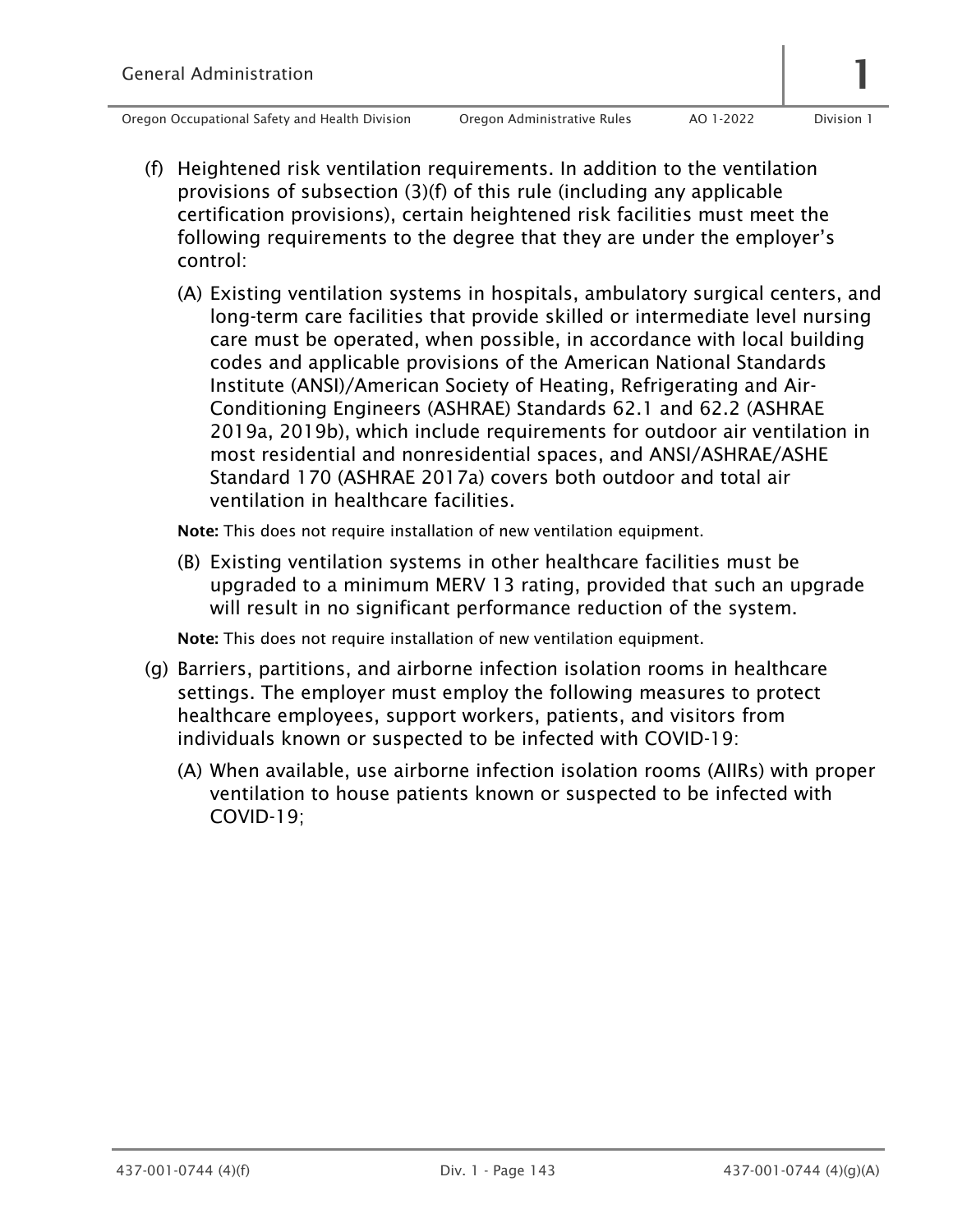| AO 1-2022 |  |
|-----------|--|
|-----------|--|

- (B) Patients known or suspected of being infected with COVID-19 must don a face covering and be isolated in an examination room with the door closed. If an examination room is not immediately available, such patients must not be allowed to wait within six feet of other patients seeking care and should be encouraged to wait in a personal vehicle or outside the healthcare setting where they can be contacted by mobile device when it is their turn to be evaluated. During a medical emergency, all measures may not be feasible, but must be implemented in whole or in part as the patient's condition and necessary medical care allow. If a patient cannot tolerate any form of face covering due to a medical condition, strict physical distancing and appropriate PPE must be used to protect patients and workers, respectively;
- (C) Use physical barriers or partitions in triage areas to guide patients when appropriate; and
- (D) Use curtains to separate patients in semi-private areas.
- (h) Screening in healthcare settings. The employer must screen and triage all individuals entering its healthcare setting for symptoms of COVID-19.
- Note: Oregon OSHA highly recommends utilizing the CDC Facilities COVID-19 Screening tool. The CDC has a screening tool available at:<https://www.cdc.gov/screening/index.html>
- (i) Exposure notification process in certain healthcare settings. The only exceptions to the notification requirements of subsection (3)(j) of this rule are in healthcare settings where patients are hospitalized on the basis that they are known or suspected to be infected with COVID-19 and in healthcare settings where contact tracing has become infeasible, based upon guidance from the Oregon Health Authority and the Centers for Disease Control regarding such scenarios and the implementation of universal PPE recommendations addressing both identified and unidentified risks.
- Note: The term "settings where patients are hospitalized on the basis that they are known or suspected to be infected," is intended to be narrowly construed and applies only to those situations where patients are receiving health services primarily related to COVID-19 and where all workers are aware of that potential exposure. For example, patient care related to labor and delivery in a hospital that is also caring for COVID-19 patients is not subject to this exclusion.
- Note: "Contact tracing" requirements as described in subsections (3)(l) and (4)(i) of this rule are not applicable for law enforcement covered in the emergency first responder definition of subsection (2)(e), personal care activities in (1)(c)(F), and handling, packaging, cleaning, processing, or transporting human remains or human tissue specimens or laboratory cultures in (1)(c)(G).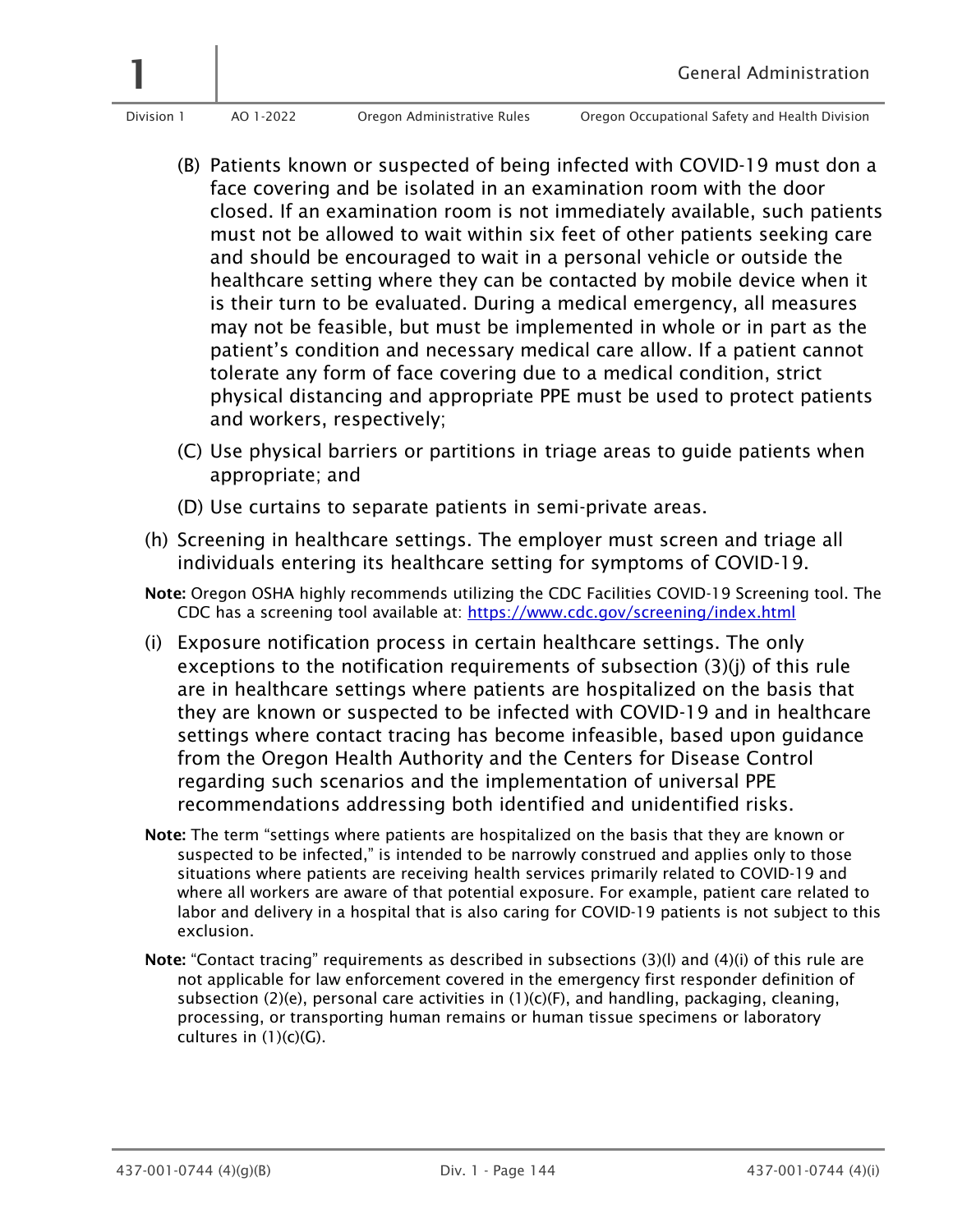- (j) Medical removal provisions in healthcare settings. The only exception to the quarantine and isolation provisions of subsection (3)(l) of this rule exists when a healthcare provider, emergency responder, or other worker who would otherwise be quarantined or isolated remains on the job under Oregon Health Authority guidelines.
- (k) Physical distancing. All healthcare employers must ensure that both work activities and workflow are designed to eliminate the need for any employee to be within six feet of another individual in order to fulfill their job duties unless the employer determines and can demonstrate that such physical distancing is not feasible for certain activities.
- (l) Mask, face covering, or face shield requirements.
	- (A) Healthcare employers must ensure that all individuals in the workplace wear a mask, face covering, or face shield:
		- (i) When working inside where six feet of distance between employees and other individuals cannot be consistently maintained, or
		- (ii) When an employee shares a room with one or more other individuals and the total enclosed area of the room does not provide at least 100 square feet per person.
	- (B) Masks, face coverings, or face shields are not required if the individual:
		- (i) Is under 5 years of age (or is under 2 years of age and using public transportation or in transportation hubs),
		- (ii) Is eating or drinking,
		- (iii) Is engaged in an activity that makes wearing a mask, face covering or face shield not feasible, such as when taking a shower,
		- (iv) Is sleeping,
		- (v) Is in a room or vehicle shared only with members of the same household, or
		- (vi) Is required to briefly remove their mask, face covering, or face shield because their identity needs to be confirmed by visual comparison, such as at the bank or if interacting with law enforcement. During such instances, individuals should limit speaking while the mask, face covering, or face shield is removed or displaced.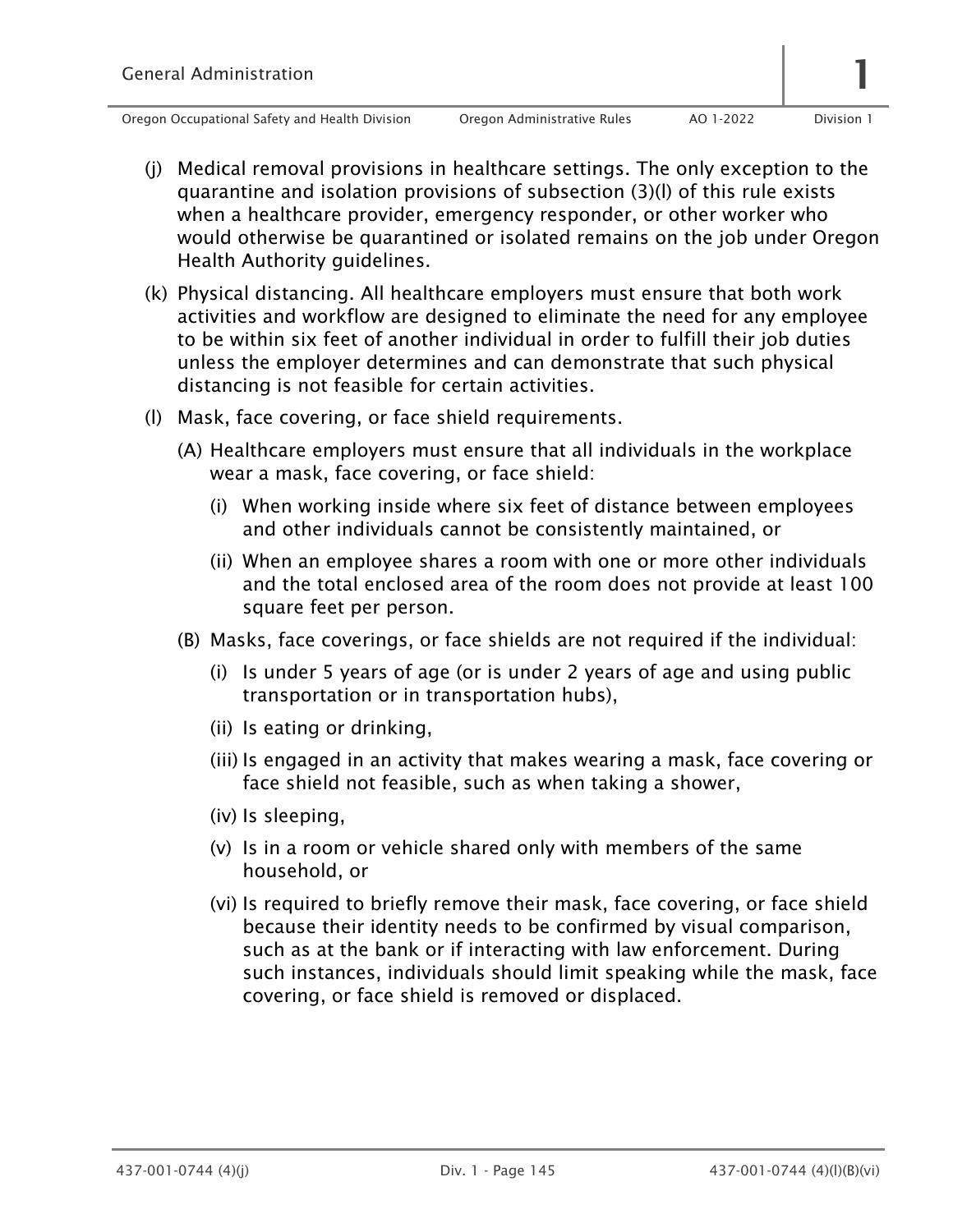| Division 1<br>AO 1-2022<br>Oregon Administrative Rules | Oregon Occupational Safety and Health Division |
|--------------------------------------------------------|------------------------------------------------|
|--------------------------------------------------------|------------------------------------------------|

- Note: While reasonable accommodation for those unable to wear a mask, face covering, or face shield due to a disability must be provided under applicable state law (ORS 659A.103 to 659A.145) and federal law (42 U.S.C. Chapter 126), such an accommodation does not include simply exempting individuals from the requirement to wear masks, face coverings, or face shields in public spaces or places of employment.
- (C) The employer must provide masks, face coverings, or face shields for employees at no cost to the worker. If an employee chooses to wear their own mask, face shield, or face covering instead of those provided by the employer, the employer may allow it but is not required to do so.
- (D) When an employee chooses to wear a filtering facepiece respirator instead of a mask, face covering, or face shield, the employer must allow that use and follow the "voluntary use" provisions of the Respiratory Protection Standard (29 CFR 1910.134).
- Note: An employer is not obligated to provide filtering facepiece respirators to employees under this section, nor are employers required to provide or allow any other type of respirator, unless required by another part of this rule.
- (E) If an employee chooses to wear a mask, face shield, or face covering even when it is not required, the employer must allow them to do so.
- (m) Medical removal protection benefits. Medical removal protection benefits as described by this subsection must be provided whenever employees covered by this subsection are unable to work due to the medical removal provisions outlined under subsections (3)(l) and (4)(j) of this rule.
	- (A) Except as otherwise provided by paragraph (4)(m)(B), medical removal protection benefits as outlined under paragraph (4)(m)(C) apply to all employees engaged in direct patient care or in direct support of such care, including patient intake or admission, patient food services, equipment and facility maintenance, housekeeping services, healthcare laundry services, medical waste handling services, and medical equipment cleaning or reprocessing services. This provision does not apply to office or administrative functions that do not involve contact with patients or patient care spaces, such as bookkeeping, payroll, or accounting services.
	- (B) The medical removal protection benefits of this subsection do not apply to the following:
		- (i) Employers with 10 or fewer employees,
		- (ii) Employees whose COVID-19 illness or quarantine cannot reasonably have resulted from a workplace exposure,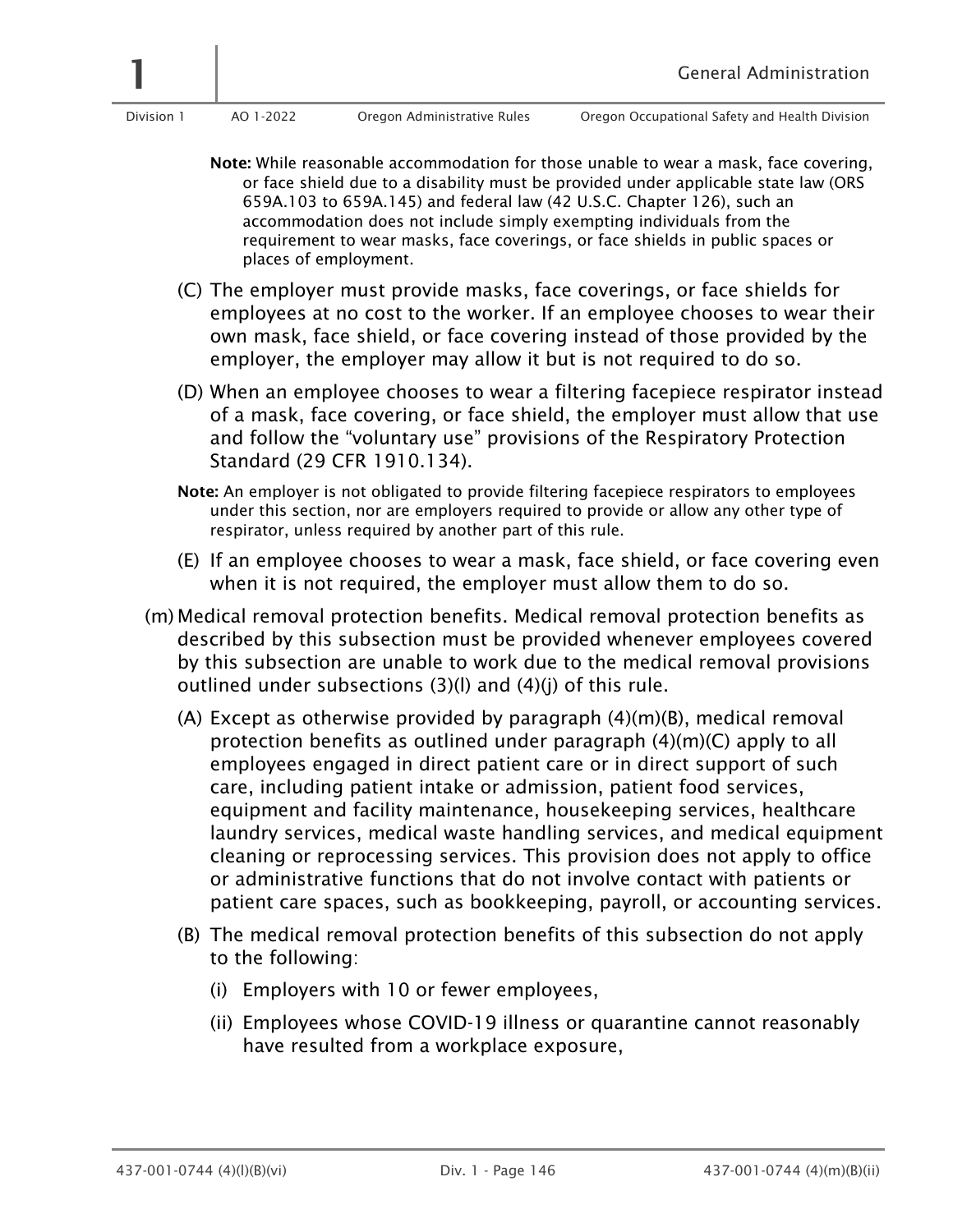- (iii) Individuals who are not in compliance with Oregon Health Authority COVID-19 vaccination requirements, without regard to the effective date of those requirements,
- (iv) The provision of first aid by an employee who is not otherwise a healthcare provider,
- (v) The dispensing of prescriptions by pharmacists in retail settings,
- (vi) Non-hospital ambulatory care settings where all non-employees are screened prior to entry and individuals with suspected or confirmed COVID-19 are not permitted to enter those settings,
- (vii)Well-defined ambulatory care settings within hospitals where all employees are fully vaccinated and all non-employees are screened prior to entry and people with suspected or confirmed COVID-19 are not permitted to enter those settings,
- (viii) Home healthcare settings where all employees are fully vaccinated and all non-employees are screened prior to entry and people with suspected or confirmed COVID-19 are not present,
	- (ix) Healthcare support services not performed in a healthcare setting (for example, off-site laundry, off-site food preparation), or
	- (x) Telehealth services performed outside of a setting where direct patient care occurs.
- (C) When an employee subject to this subsection is subject to medical removal as required by the rule and the required isolation or quarantine prevents the employee from working, the following medical removal protection benefits must be provided:
	- (i) The employer must continue to provide the benefits to which the employee would normally be entitled when working;
	- (ii) For employers with 500 or more employees, the employer must pay the employee the same regular (non-overtime) pay the employee would have received had the employee not been absent from work, up to a maximum of \$1,400 per week, until the employee is able to return to work as described in subsection (3)(l) of this rule;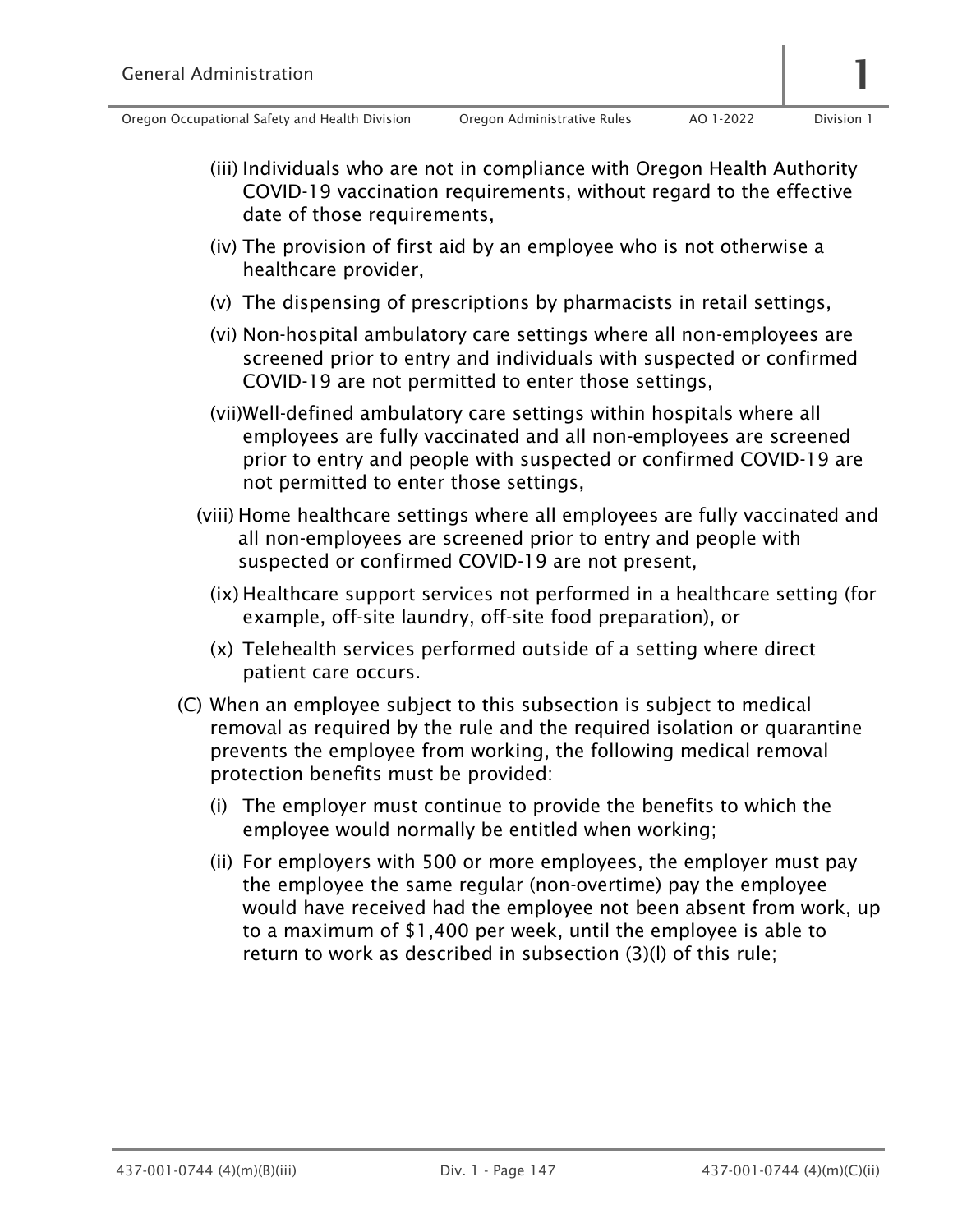- (iii) For employers with fewer than 500 employees, the employer must pay the employee benefit described in subparagraph (4)(m)(C)(ii) of this rule, but beginning in the third week of an employee's removal, the employer is permitted to reduce the amount to only two-thirds of the same regular pay the employee would have received had the employee not been absent from work, up to \$200 per day (\$1,000 per week in most cases).
- (D) The employer's obligation under paragraph (4)(m)(C) of this rule is reduced by the amount of compensation for lost earnings that the employee receives from any other source, such as a publicly or employerfunded compensation program (for example, workers compensation, paid sick leave, administrative leave, or other employer-provided leave that does not carry a cash value). The employer cannot take such benefits into account until they have actually been received by the employee.
- (5) COVID-19 Requirements for all workplaces not covered under exceptional risk workplaces section (3) and (4), as defined in section 1(b).
	- (a) Masks, face coverings, and face shields.
		- (A) The employer must provide masks, face coverings, or face shields for employees at no cost to the worker. If an employee chooses to wear their own mask, face covering, or face shield instead of those provided by the employer, the employer may allow it but is not required to do so.
		- (B) When an employee chooses to wear a filtering facepiece respirator to protect against COVID-19, the employer must allow that use and follow the "voluntary use" provisions of the Respiratory Protection Standard (29 CFR 1910.134).
		- Note: An employer is not obligated to provide filtering facepiece respirators to employees under this section, nor are employers required to provide or allow any other type of respirator, unless required by another part of this rule.
		- (C) When an employee chooses to wear a mask, face covering, or face shield even when it is not required, the employer must allow them to do so.
		- Note: Employees are protected from discrimination or retaliation under ORS 654.062(5). This includes protections for actions against employees for opposing any practice forbidden under the Oregon Safe Employment Act and related statutes and rules (including this rule for COVID-19), making a complaint or causing any proceeding to be instituted under the Oregon Safe Employment Act, or exercising any rights under the law, including those conferred by this Rule Addressing COVID-19 Workplace Risks (OAR 437-001-0744).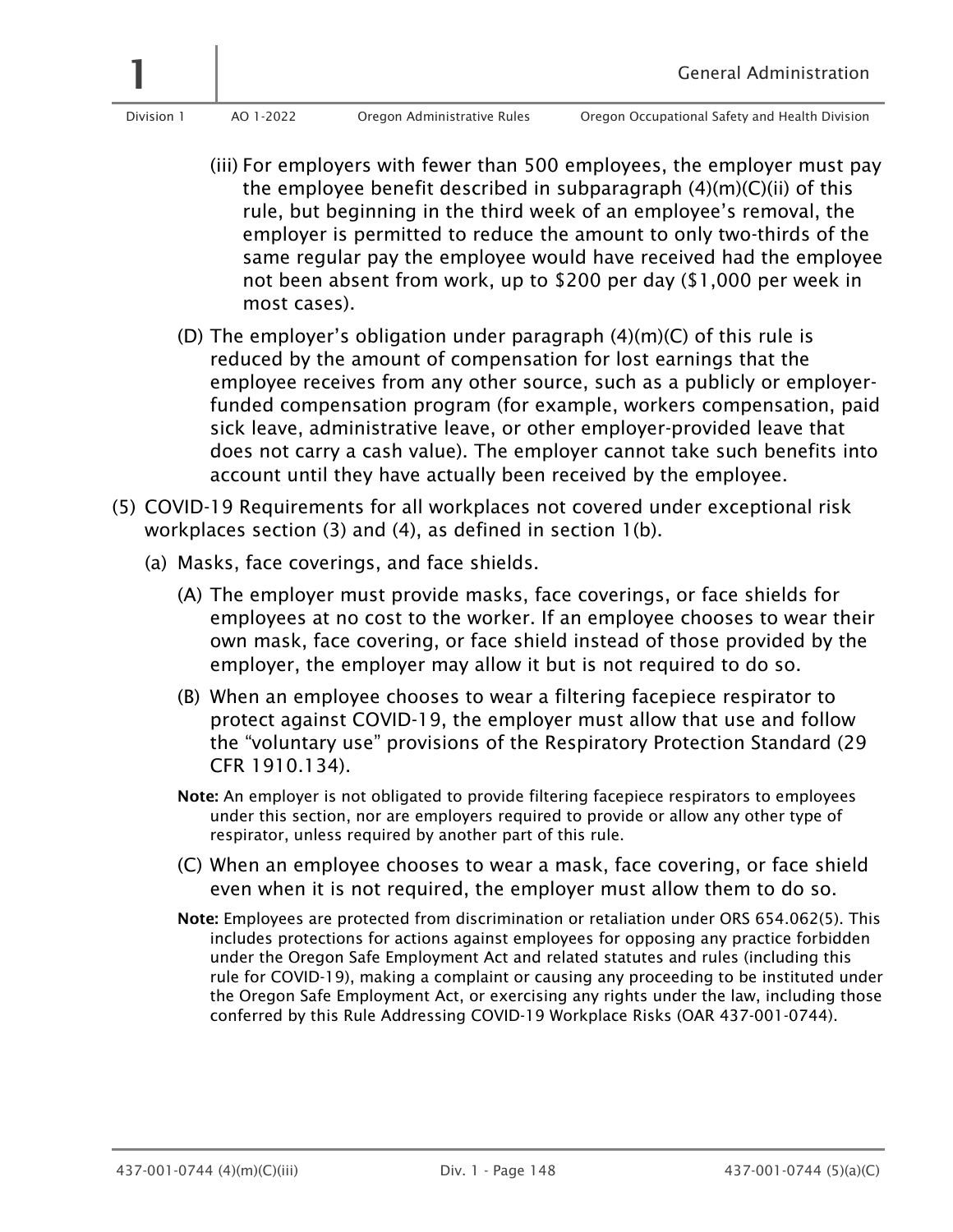| General Administration                         |                             |           |            |
|------------------------------------------------|-----------------------------|-----------|------------|
| Oregon Occupational Safety and Health Division | Oregon Administrative Rules | AO 1-2022 | Division 1 |

- (b) COVID-19 testing for workers. If COVID-19 testing is conducted at the employer's own direction, the employer is responsible for covering the costs of testing including but not limited to the COVID-19 test itself, employee time, and employee travel. However, if the employer is not requesting the test, the employer is not expected to cover the direct cost of such testing or of any involved employee travel.
- (c) Routine ventilation maintenance and evaluation. Employers covered by section (5) of this rule, should optimize the amount of outside air circulated through its existing heating, ventilation, and air conditioning (HVAC) system(s), in accordance of subsection (3)(f).
- (d) COVID-19 infection notification process. The employers covered by this section (5) of this rule, should establish and implement a process to notify exposed employees (those who were within six feet of a confirmed COVID-19 individual for a cumulative total of 15 minutes or more, regardless of whether one or both of them were wearing source control) that they had a workrelated contact with an individual who has tested positive for COVID-19, as well as to notify affected employees (those who worked in the same facility or in the same well-defined portion of the facility such as a particular floor) that an individual who was present in the facility has confirmed COVID-19. This notification process should include the following elements:
	- (A) A mechanism for notifying both exposed and affected employees within 24 hours of the employer being made aware that an individual with COVID-19 was present in the workplace while infectious or otherwise may have had work-related contact with its employee(s) while infectious; and
	- (B) This notification process should be established and implemented in accordance with all applicable federal and Oregon laws and regulations.

Note: Employers may use the model procedure published by Oregon OSHA.

- Note: The reporting of COVID-19 cases is required under existing Oregon Health Authority rules regarding reporting of disease cases. OAR 333-018-0016 requires such cases to be reported by healthcare providers and laboratories within 24 hours of identification.
- Note: Whenever an exposure notification as described by this rule is provided in writing, the notification may be subject to the existing requirements of Oregon OSHA's Access to Employee Exposure and Medical Records standard (29 CFR 1910.1020).
- (e) Medical removal. Employers covered by section (5) of this rule should follow Oregon Health Authority, public heath, or medical provider recommendations for isolation or quarantine of employees for COVID-19.

Statutory/Other Authority: ORS 654.025(2), 654.035, 656.726(4) & 654.025(3)(a) Statutes/Other Implemented: ORS 654.001 through 654.295

 $\mathbb{I}$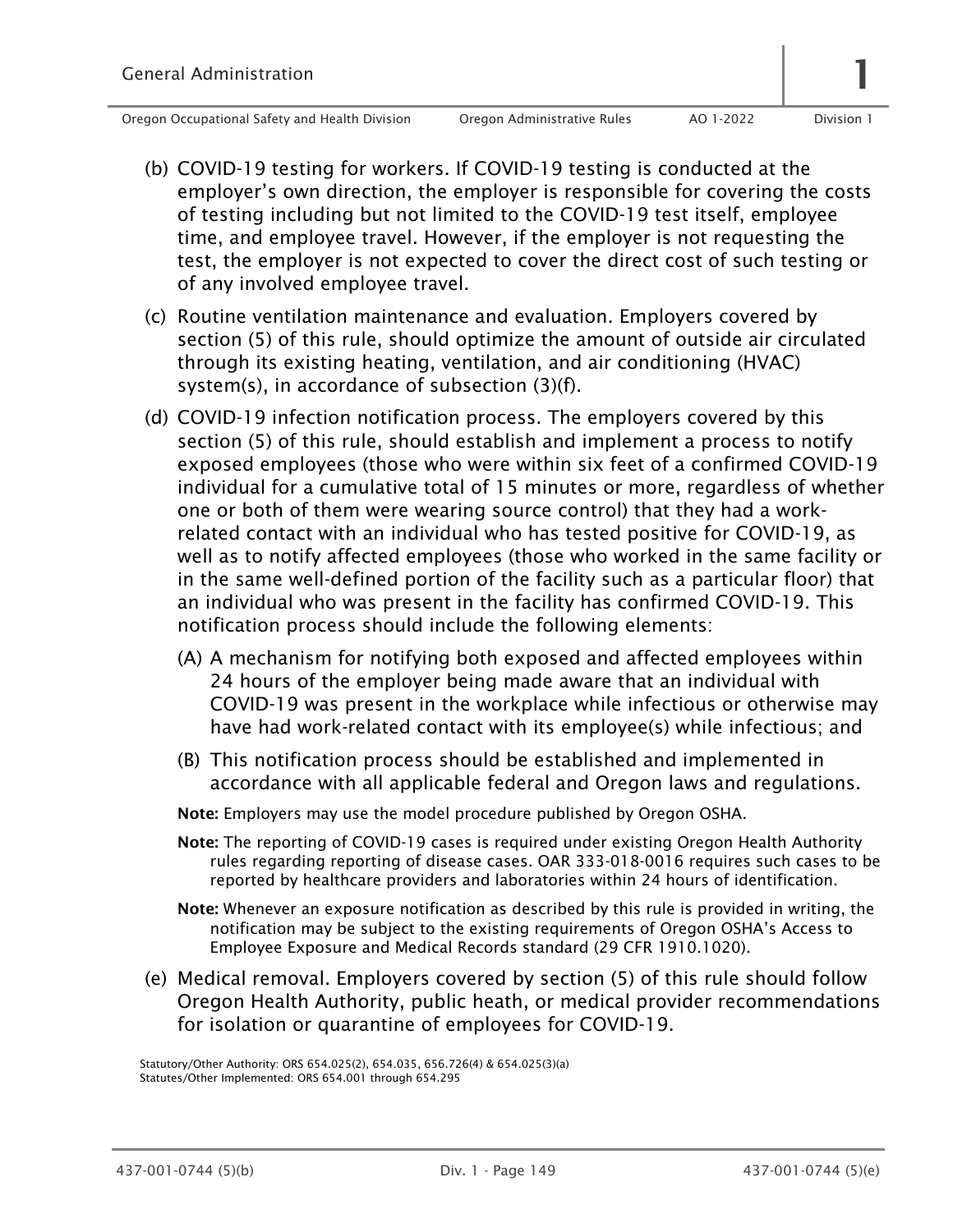|            |           |                             | <b>General Administration</b>                  |
|------------|-----------|-----------------------------|------------------------------------------------|
| Division 1 | AO 1-2022 | Oregon Administrative Rules | Oregon Occupational Safety and Health Division |

History:

OSHA 3-2020, temporary adopt filed 11/06/2020, effective 11/06/2020 through 05/04/2021 OSHA 4-2020, temporary adopt filed 12/11/2020, effective 12/11/2020 through 05/04/2021 OSHA 2-2021, adopt filed 05/04/2021, effective 05/04/2021 OSHA 5-2021, temporary amend filed 06/30/2021, effective 06/30/2021 through 12/26/2021 OSHA 10-2021, temporary amend filed 08/13/2021, effective 08/13/2021 through 12/26/2021 OSHA 12-2021, temporary amend filed 09/14/2021, effective 09/16/2021 through 12/26/2021

OSHA 14-2021, amend filed 12/21/2021, effective 12/21/2021

OSHA 1-2022, temporary amend filed 03/18/2022, effective 03/18/2022 through 09/13/2022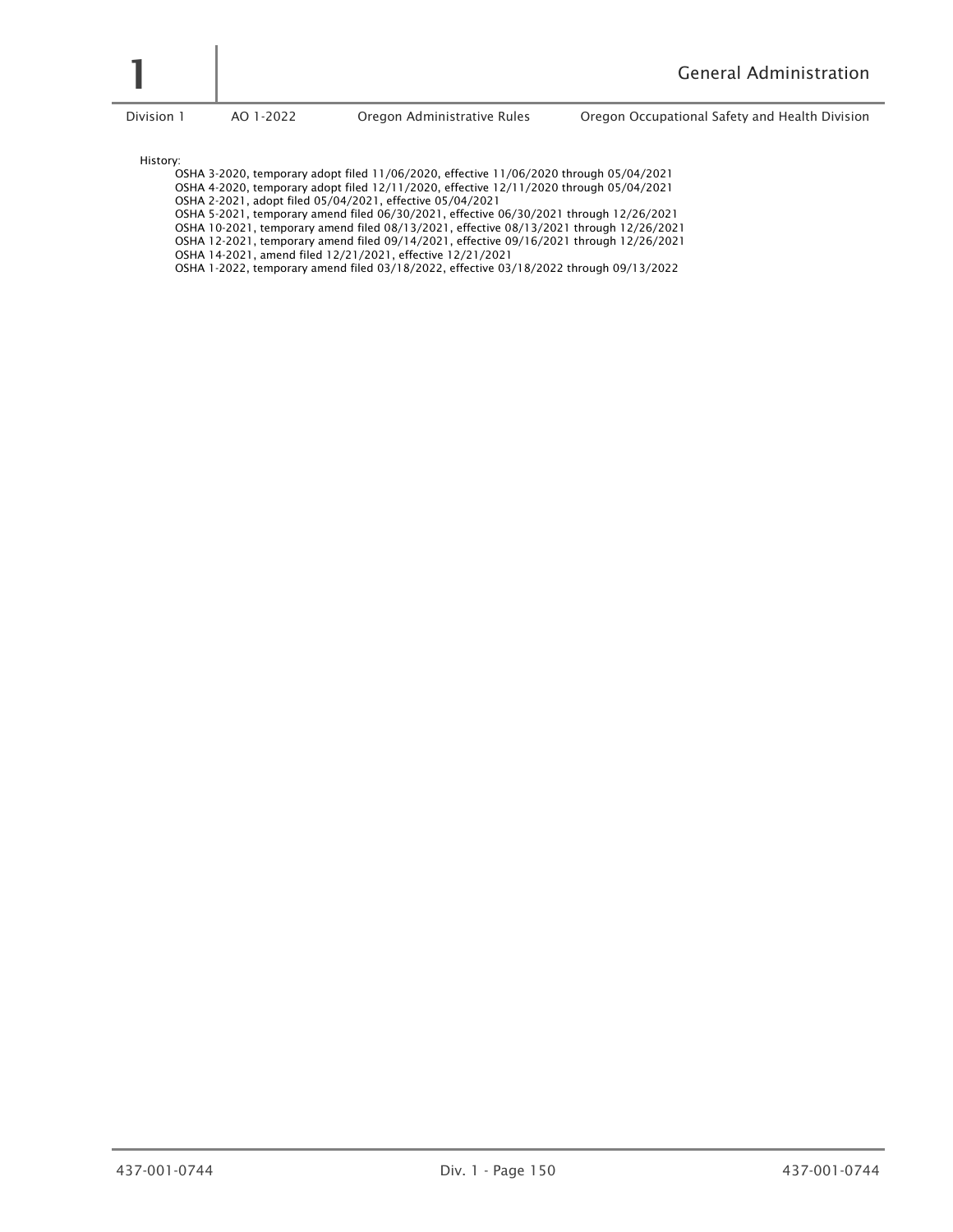# <span id="page-26-0"></span>Appendix A Emergency Medical Services: First Responders, Firefighters, Emergency Medical Services and Non-Emergency Medical **Transport**

Application: This appendix applies to first responders, firefighters, emergency medical services, and non-emergency medical transport employers. It also provides direction specific to Emergency Communication Centers. To the degree this appendix provides specific guidance, it supersedes the requirements of the Rule Addressing COVID-19 Workplace Risks (OAR 437-001-0744); to the degree a situation is not addressed by the specific language of this appendix, the requirements of the rule apply.

Note: Although this appendix is based upon the workplace health portions of [Quarantine](https://www.oregon.gov/osp/Docs/QuarantineGuidanceforFireandEMSRespondersMarch2020.pdf)  Guidance for Fire [and EMS Responders](https://www.oregon.gov/osp/Docs/QuarantineGuidanceforFireandEMSRespondersMarch2020.pdf) and [Information Bulletin 2020-02 on Personal Protective](https://www.oregon.gov/osp/Docs/2020-02InformationBulletinPPEAdvisory.pdf)  [Equipment Advisory,](https://www.oregon.gov/osp/Docs/2020-02InformationBulletinPPEAdvisory.pdf) published by the Office of the Oregon State Fire Marshal, it does not address many other issues included in that document. Employers of first responders, firefighters, EMS, and non-emergency medical transport should therefore be familiar with that guidance as well.

Definitions. For purposes of this appendix, the following definitions apply:

- Emergency Communication Centers means 911 Public Safety Answering Points/Emergence Communication Centers (PSAP/ECCs).
- Emergency Medical Services Provider (EMS Provider) means a person who has received formal training in prehospital and emergency care, and is licensed to attend to any person who is ill or injured or who has a disability. Police officers, fire fighters, funeral home employees and other persons serving in a dual capacity, one of which meets the definition of "emergency medical services provider" are "emergency medical services providers" within the meaning of ORS chapter 682.
- Fire Department means public and private employers who engage in structural fire service activities, including emergency first response, who are covered under OAR 437-002-0182.
- A. General Operations Screening, Isolation and Quarantine. In order to reduce the risks of outbreaks within the workplace and the broader community, EMS employers must take the following steps:
	- 1. Instruct employees to self-monitor for symptoms consistent with COVID-19;
	- 2. Screen employees for fever and symptoms prior to each shift, excluding them from the workplace as appropriate based on guidance from the Oregon Health Authority; and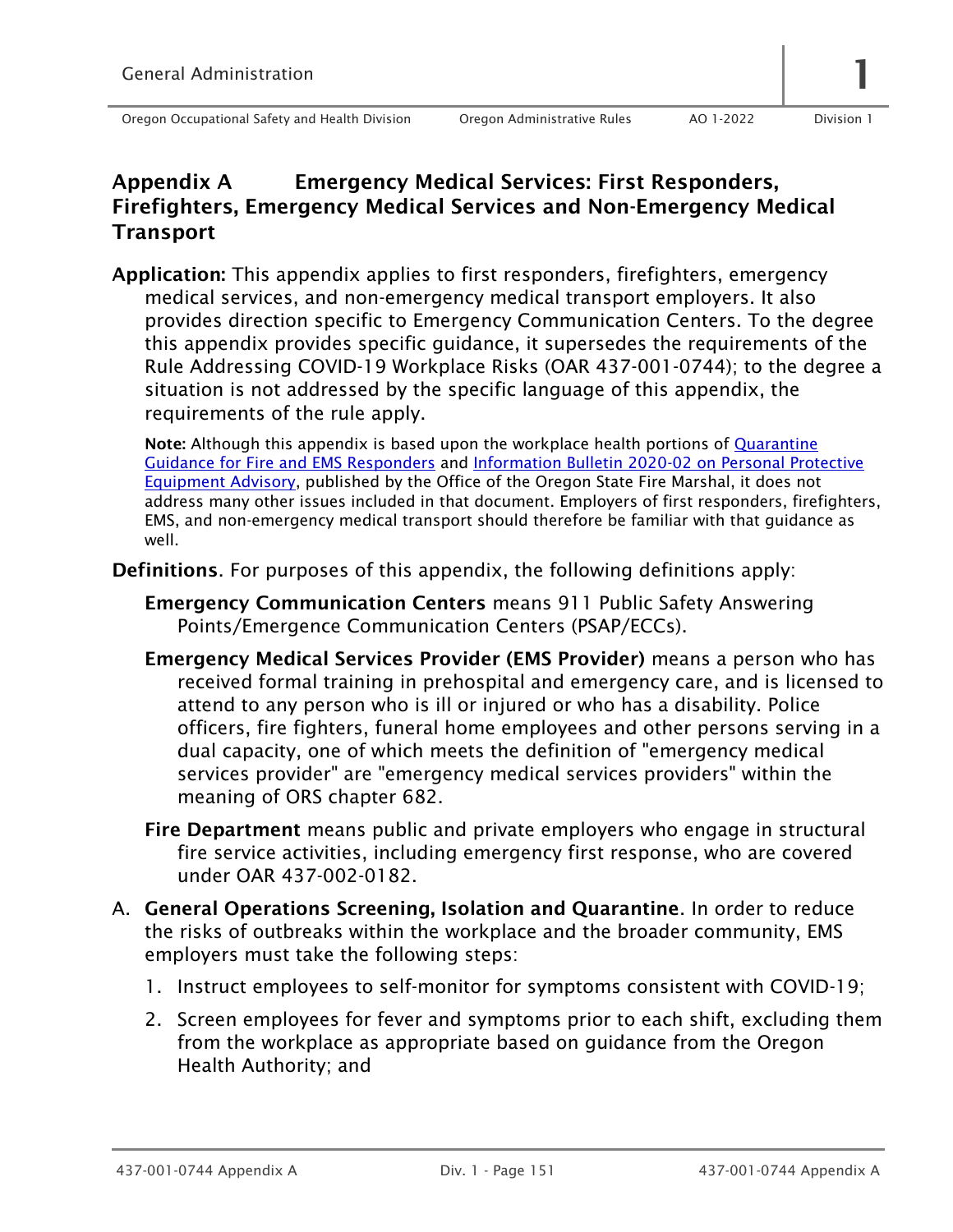3. Exclude any employees from the workplace if they test positive via a COVID-19 diagnostic test.

Note: [Quarantine Guidance for Fire and EMS Responders](https://www.oregon.gov/osp/Docs/QuarantineGuidanceforFireandEMSRespondersMarch2020.pdf) provides detailed information on monitoring, quarantine, isolation, and subsequent return to work.

- B. General Operations Emergency Communication Centers. Emergency Communication Centers (ECC) must comply with the provisions of the rule, with the following specific provisions and exceptions:
	- 1. ECC should implement an EIDS or screen for fever, cough, difficulty breathing, and diarrhea for all calls, when feasible, if local triggers determined by the PSAP director have been met. Additionally, PSAPs should ask:
		- ✓ Is anyone in the call location a known or suspected COVID-positive individual undergoing either quarantine or isolation?
		- $\sqrt{ }$  Is the call location a long-term care facility known to have COVID-19 cases?
	- 3. The query process should never supersede the provision of pre-arrival instructions to the caller when immediate lifesaving interventions (for example, CPR) are indicated.
	- 4. If the patient meets the above criteria, then PSAPs should:
		- a. Provide medical care per protocol.
		- b. Alert responding agencies of the possibility of a respiratory pathogen as soon as possible.
		- c. Follow LPHA policies for reporting and follow up of healthcare workers with contact to suspected cases.
		- d. For ill travelers at US international airports or other ports of entry to the United States (maritime ports or border crossings) should be in contact with the CDC quarantine station of jurisdiction for the port of entry CDC Quarantine Station Contact List for planning guidance.
	- 5. If the patient does not meet criteria, discontinue questioning and follow appropriate case entry.
	- 6. If call volumes increase to the point that screening is interfering with the timely processing of calls, consider suspending EIDS screening.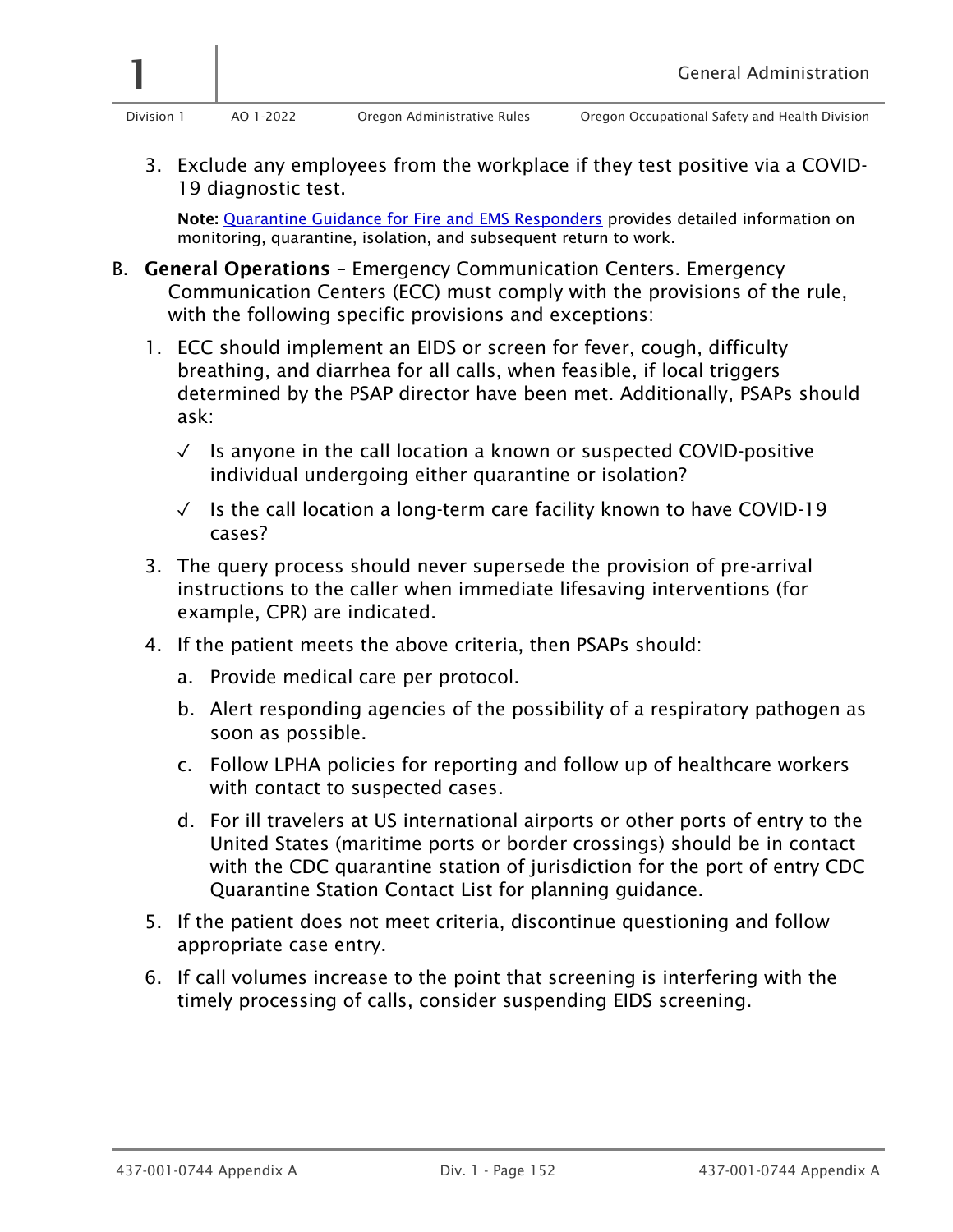- C Personal Protective Equipment. Masks or respirators must be worn by EMS providers while they are engaged in emergency medical services or other patient care. Face coverings must not be used as a substitute for a mask or respirator when respiratory protection (droplet precautions for a mask, airborne precautions for a respirator) is required. EMS providers must apply the following guidance:
	- 1. During direct patient care in the EMS setting, use of respirators without exhalation valves is preferred but not required; and
	- 2. When dealing with an individual known or suspected of being infected with COVID-19, EMS providers must wear a NIOSH-approved N95 or equivalent or a higher-level respirator, a gown, gloves, and eye protection (face shield or goggles).

Note: The use of respirators must comply with the Respiratory Protection standard (29 CFR 1910.134).

Note: The use of face coverings, masks, or respirators are not required when EMS employees are not involved in direct patient care, unless the conditions for the Special Provisions for the Transport of Patients of this appendix apply.

## D. Special Provisions for the Transport of Patients (Emergency and Non-Emergency) with Suspected or Confirmed COVID-19.

For any patient meeting any of following criteria:

- Symptoms of lower respiratory infection, such as fever, cough, or shortness of breath;
- Recent contact with someone with known COVID-19; or
- Call location is a long-term care facility known to have COVID-19 cases.

EMS providers must apply the following procedures when engaging in transporting, whether emergency or non-emergency:

- 1. Involve the fewest EMS personnel required to minimize possible exposures; others riding in the ambulance must be limited to those essential for the patient's physical or emotional well-being or care (for example, care partner or parent);
- 2. Ensure that the patient is masked. The patient mask must not have an exhalation valve, as it would allow unfiltered, exhaled breath to escape;
- 3. Provide medical care per protocol;
- 4. Ensure that personnel use contact, droplet, and airborne precautions, as follows: